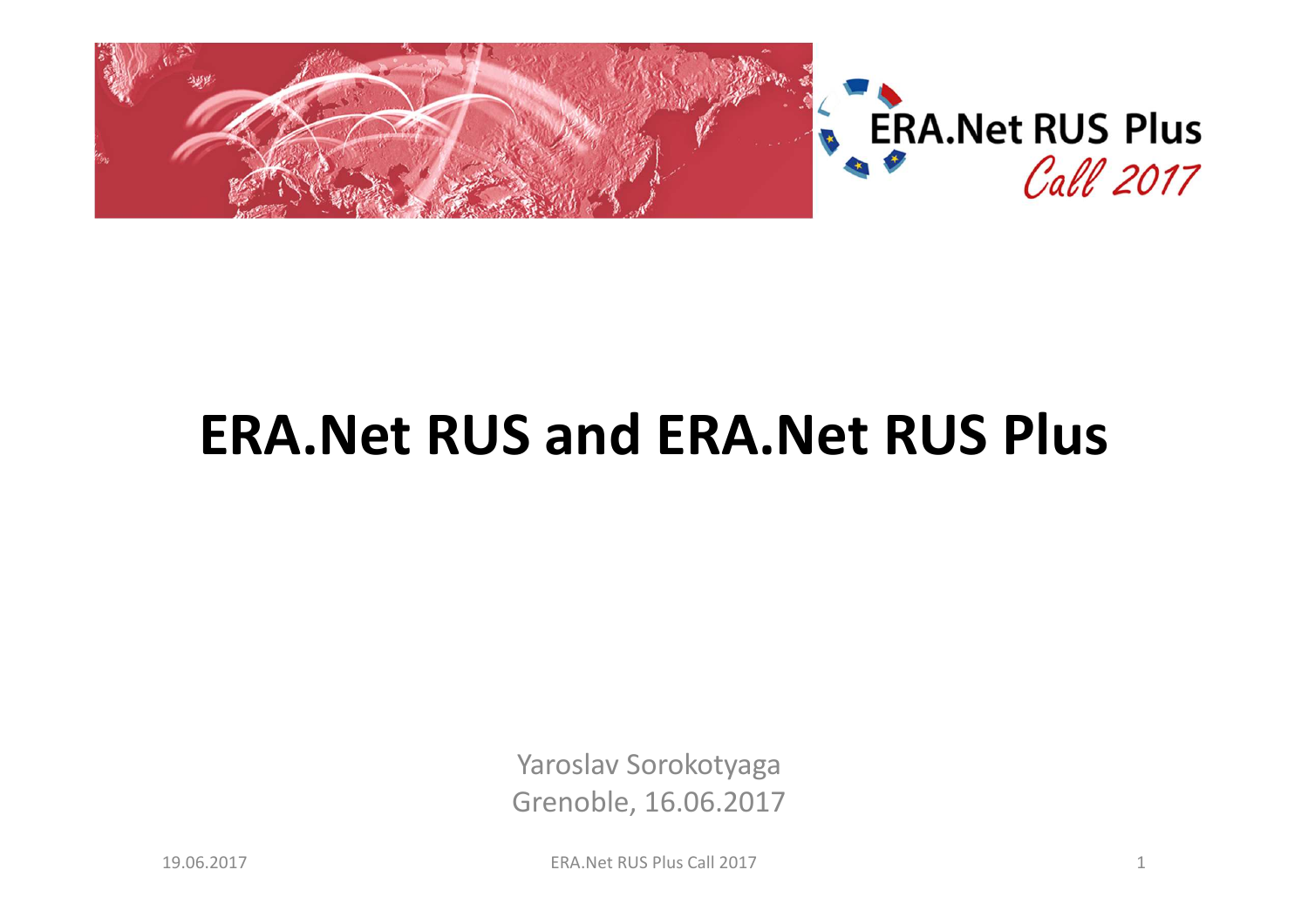



### **Setting the Scene: Common EU-Russian Interests**

### Enhancing **cooperation in STI**

Mutual integration of scientific and technological potentials by **includingRussia in the ERA** and fostering EU involvement in corresponding Russian S&T programs

Common priorities: Global challenges, sustainable low-carbon economy, energy efficiency and international negotiations on fighting climate change

Establishing **joint funding mechanisms** as stable basis for sustainable STI cooperation

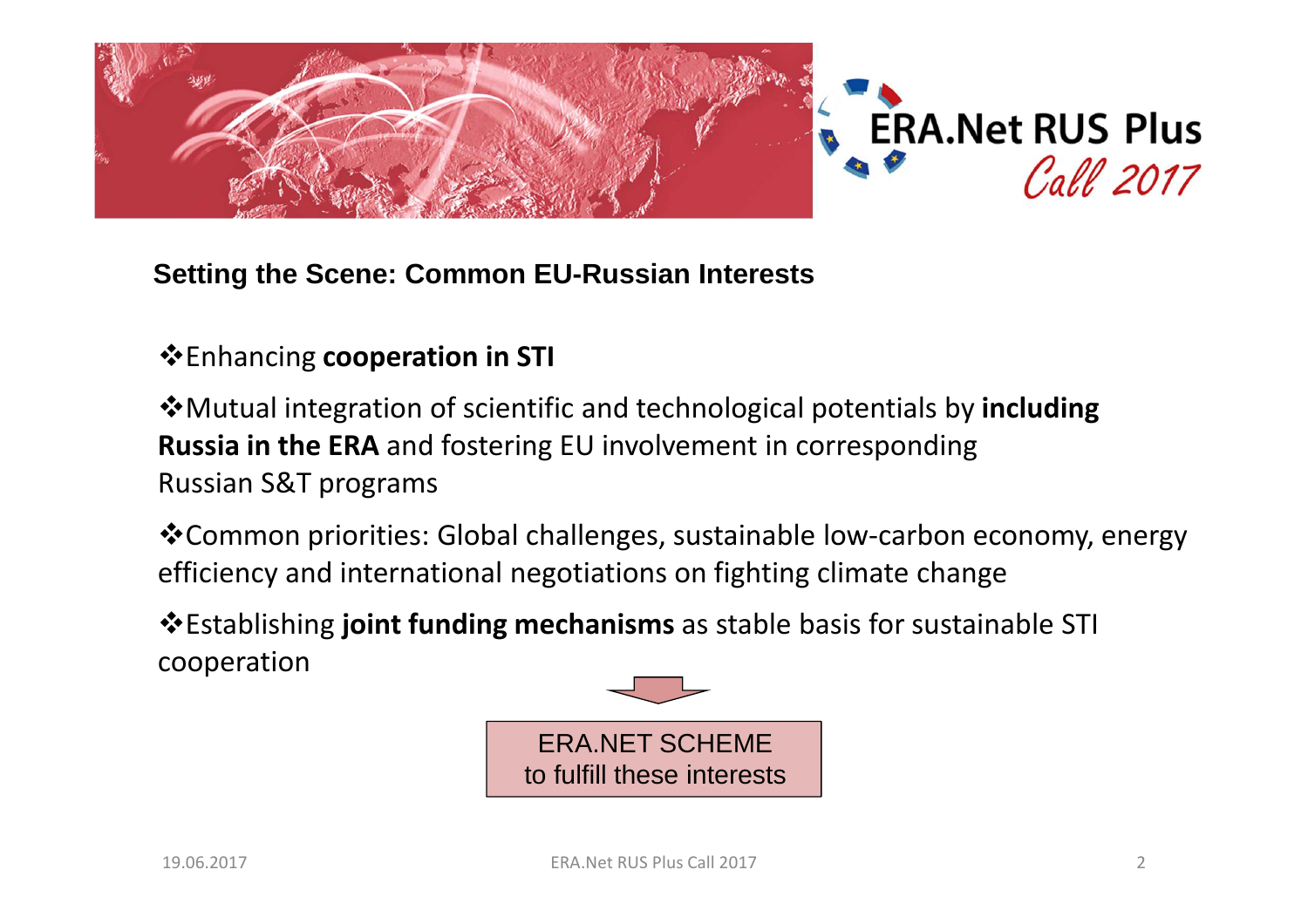



**Objectives of the ERA.Net Scheme with Russia:**

- Raising knowledge on bilateral and national S&T programmes with or<br>towards Bussia and on relevant activities of other programme owners towards Russia and on relevant activities of other programme owners
- Identifying common ground across bilateral S&T programmes of MS/AC<br>With Pussia and providing a basis for a joint programmatic approach with Russia and providing a basis for a joint programmatic approach
- Learning lessons from ongoing (thematic) ERA-NETs involving Russian<br>programmo owners and identifying good practice from other internati programme owners and identifying good practice from other international ERA-NETs
- \* Developing an appropriate instrumental setting for joint funding activities
- Testing a scenario and learning lessons from a pilot joint call
- ◆ Developing and promoting a sustainable joint programme with Russia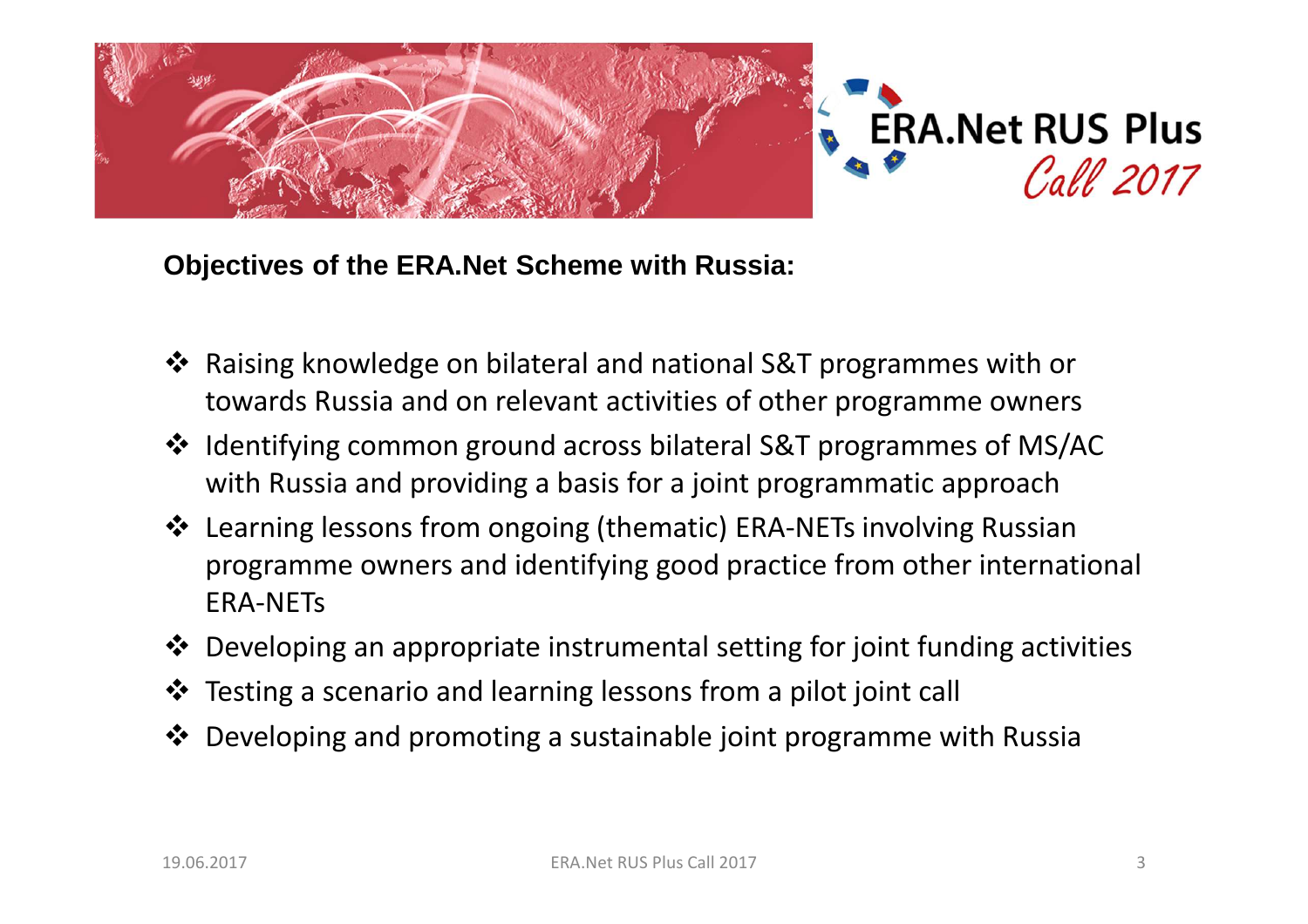

### **ERA.Net RUS: Linking Russia to the ERA**

- ❖ 29 project consortia partners<br>from 14 countries from 14 countries
- Period:<br>2000 M 02/2009 - 01/2014
- $\div$  6 WPs
- ❖ 20 funders
- 2 funding lines<br>S&T and lane S&T and Inno

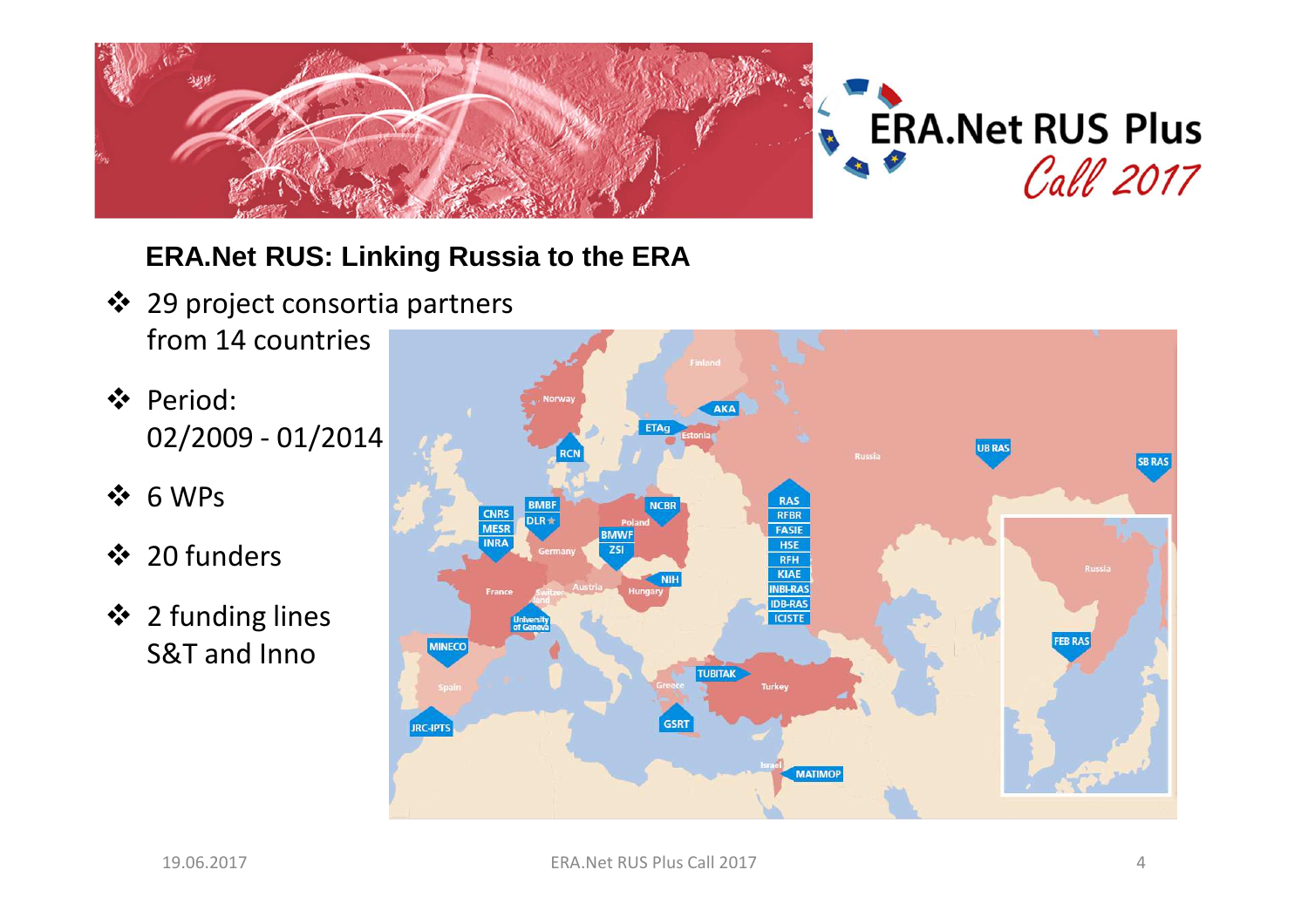

### **ERA.Net RUS project Work Packages:**

- WP 1: Preparing the analytical ground for coordinating EU MS'/AC' S&T<br>and innovation programmes towards Bussia or with Bussian programme and innovation programmes towards Russia or with Russian programme owners
- WP2: Developing and disseminating a concept for a coordination of<br>activities of S&T and innovation programme owners in ELLMS/AC and activities of S&T and innovation programme owners in EU MS/AC and Russia
- **WP3: Preparing, Implementing and Assessing a Pilot Joint Call (PJC)**
- ◆ WP4: Developing, Disseminating and Promoting a Sustainable Programme
- ❖ WP5: Information Dissemination, Communication and Links
- ◆ WP6: Project Coordination and Management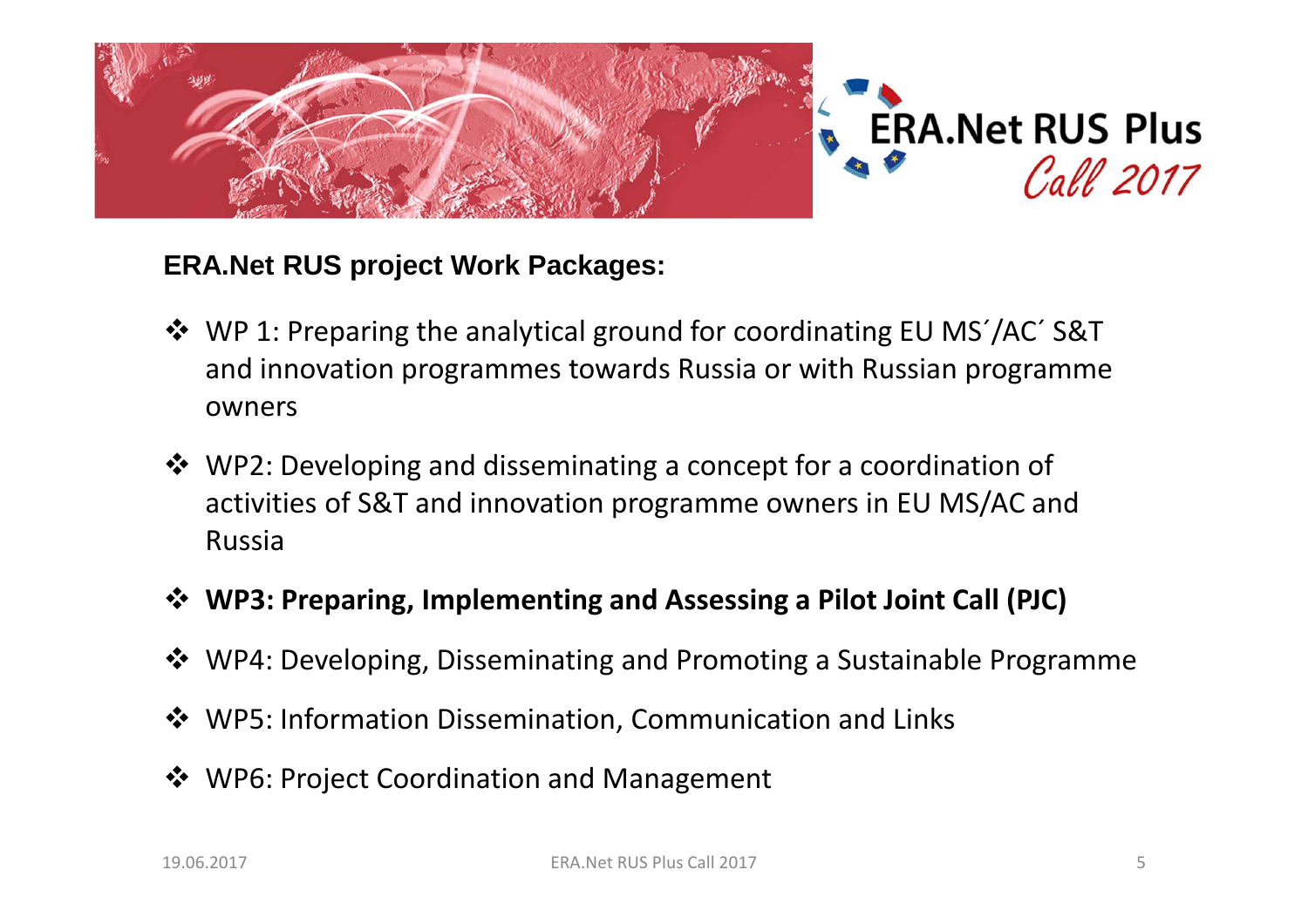

### **Framework conditions:**

- • **Virtual Common Pot**: Each Funding Party funds its own teams within a multilateral project
- • **Eligible Applicants**
	- Research and higher education entities
	- –Research performing small and medium enterprises (SME)
	- –Other entities eligible for funding according to national legislation
	- **Target Group:** 
		- -Consortia with partners from at least three different countries (one from Russia)
	- One joint proposal (in English)
	- International, Independent, expert-based **evaluation of the proposals**
	- **Joint Decision taking** by the Funding Parties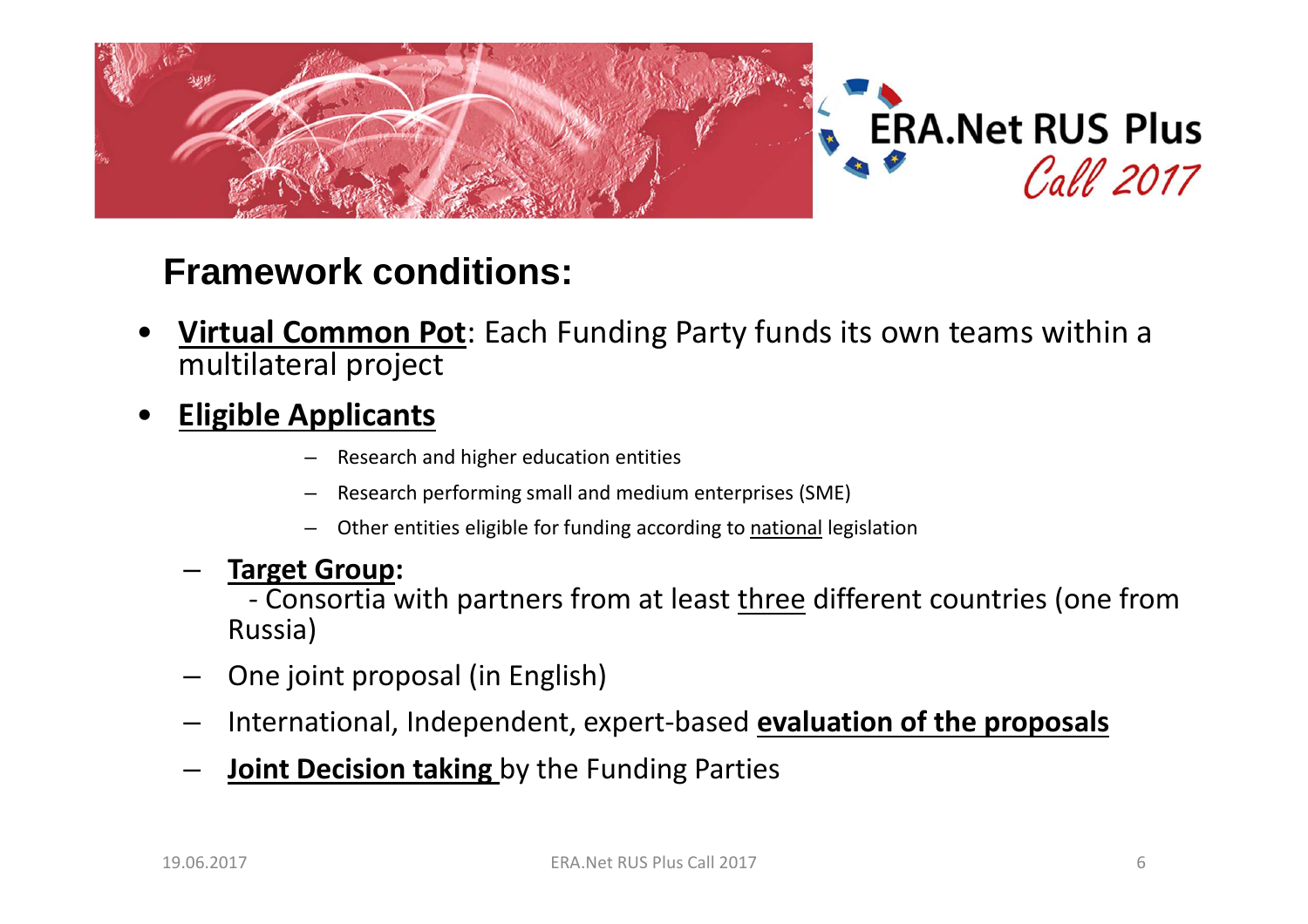



### **Pilot call topics: S&T**

### **<sup>** $\div$ **</sup> Innovative materials and cutting edge technological processes**<br>
ultrabigh power laser sources

- ultrahigh-power laser sources
- intelligent materials and nanomaterials
- quantum optics

### **Environmental research and climatic change**<br>**Environmental research and climatic change**

- biodiversity and ecophysiology of natural ecosystems
- climate change in the artic and subartic regions
- Material sciences connected with energy convergion and storage

### **Research on serious human health problems**<br>
Nital infections: HIV and Henatitis

- viral infections: HIV and Hepatitis
- auto-immune diseases
- neurodegenerative diseases

### **Contemporary socio-economic studies**<br>Cocial socurity systems and welfare sta

- Social security systems and welfare state (in the context of globalization)
- Labour, labour market, and employment
- Transformation of the educational system

### **Innovation: thematically open**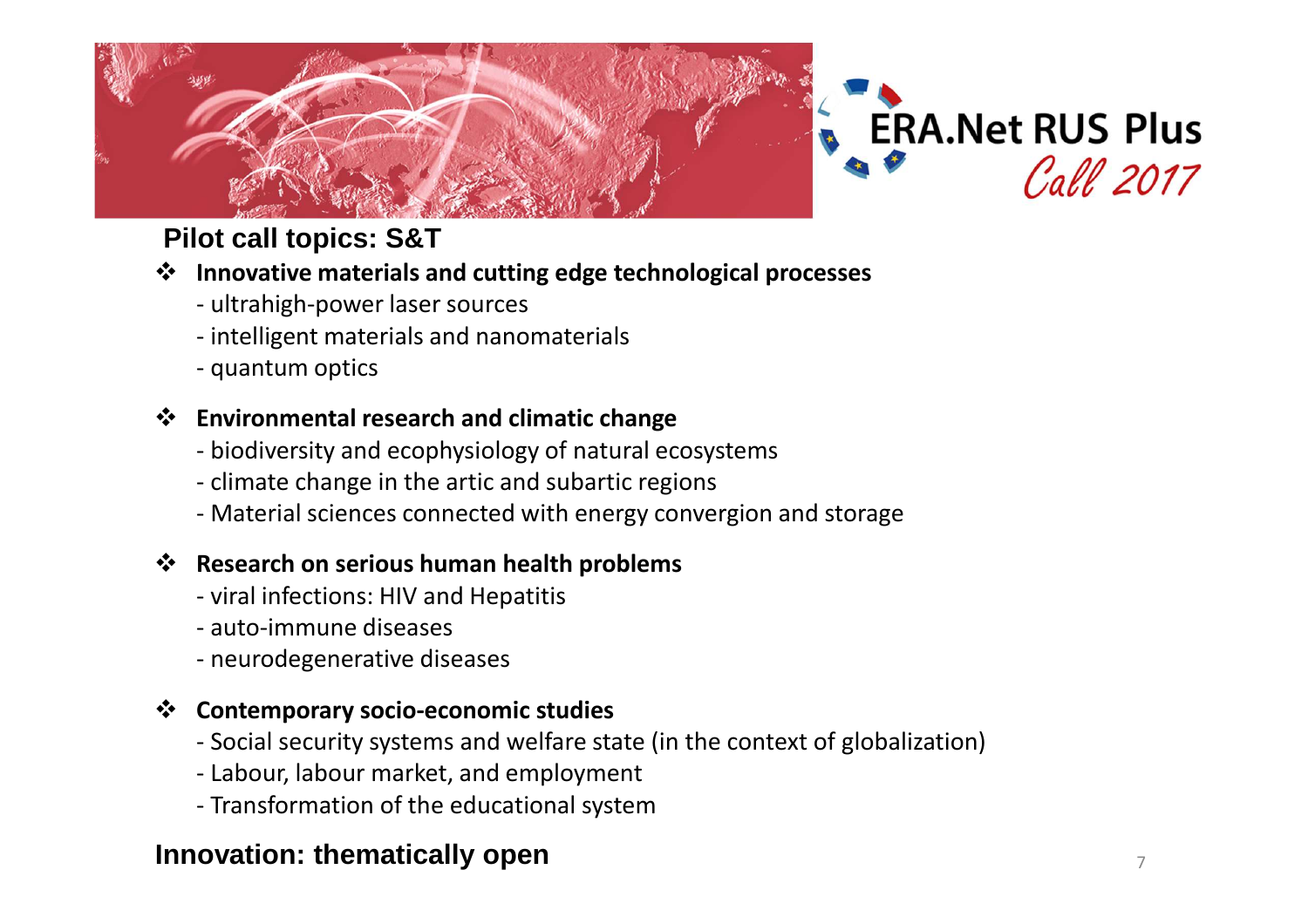



### **Innovation Call6 Funding agencies from 6 countries**

**- Federal Ministry of Education and Research, BMBF (Germany)**

**- Ministry of Education, Lifelong Learning and Religious Affairs, General Secretariat for Research and Technology, GSRT (Greece)**

- **- Israel Industry Center for Research and Development, MATIMOP (Israel)**
- **- Foundation for Assistance to Small Innovative Enterprises, FASIE (Russia)**

**- University of Geneva (Swiss Leading House for Swiss-Russian S&T Cooperation) acting on behalf of the Swiss State Secretariat for Education and Research (Switzerland)**

**- Scientific and Technological Research Council of Turkey, TÜBITAK (Turkey)**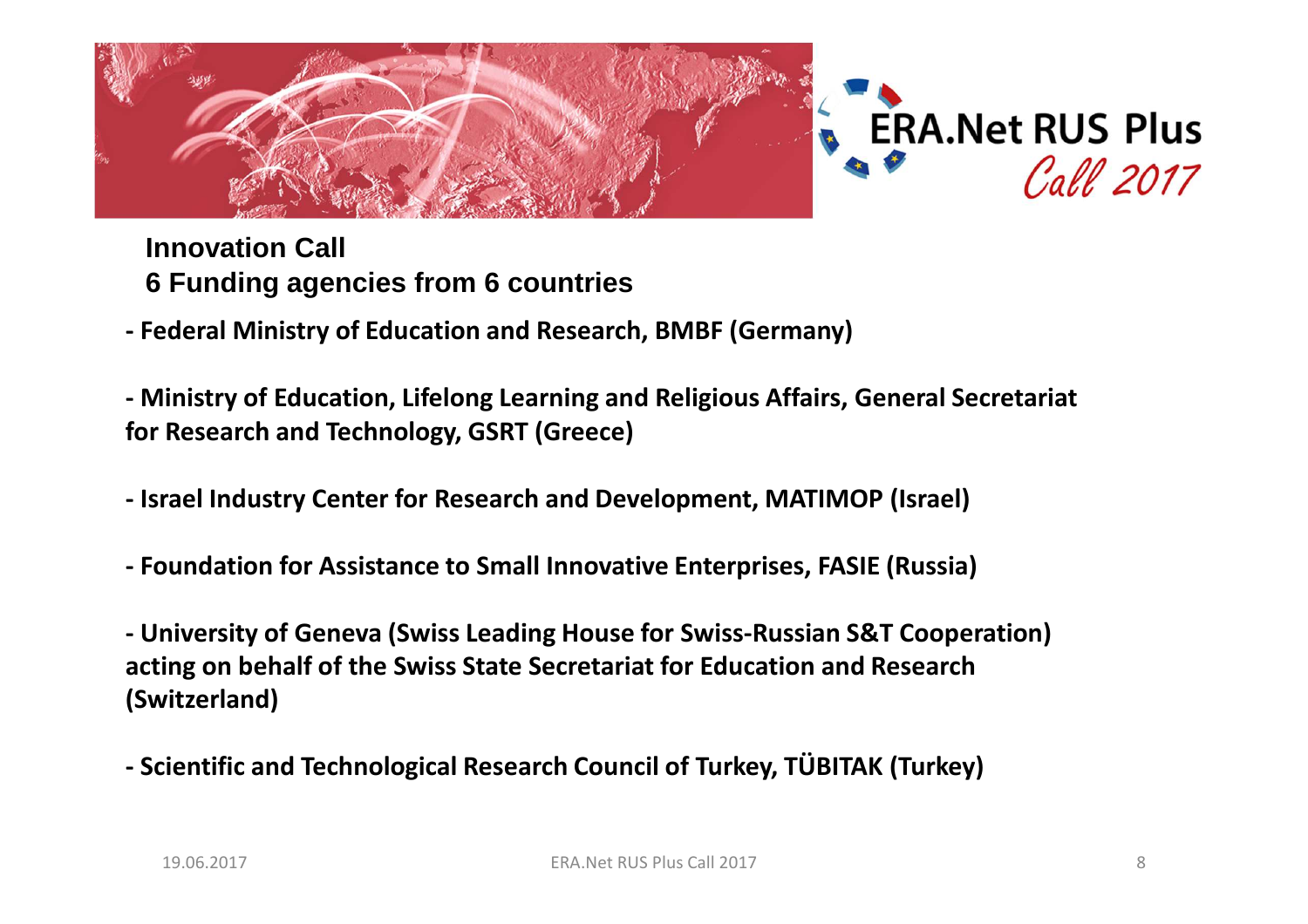



**18 Funding agencies from 11 countries (S&T call)**

- **- Estonian Science Foundation, ETF (Estonia)**
- **- Federal Ministry of Education and Research, BMBF (Germany)**
- **- Ministry of Education, Lifelong Learning and Religious Affairs, General Secretariat for Research and Technology, GSRT (Greece)**
- **- Academy of Finland, AKA (Finland)**
- **- National Centre for Scientific Research, CNRS (France)**
- **- Ministry of Higher Education and Research, MESR (France)**
- **- Institute for Agricultural Research, INRA (France)**
- **- Research Council of Norway, RCN (Norway)**
- **- The National Centre for Research and Development, NCBIR (Poland)**
- **- Russian Foundation for Basic Research, RFBR (Russia)**
- **- Russian Academy of Sciences (RAS), Central Part (Russia)**
- **- Ural Branch of RAS (Russia)**
- **- Siberian Branch of RAS (Russia)**
- **- Far Eastern Branch of RAS (Russia)**
- **- Russian Foundation for Humanities, RFH (Russia)**
- **- Ministry of Science and Innovation, MICINN (Spain)**
- **- University of Geneva (Swiss Leading House for Swiss-Russian S&T Cooperation) acting on behalf of the Swiss State Secretariat for Education and Research (Switzerland)**
- **- Scientific and Technological Research Council of Turkey, TÜBITAK (Turkey)**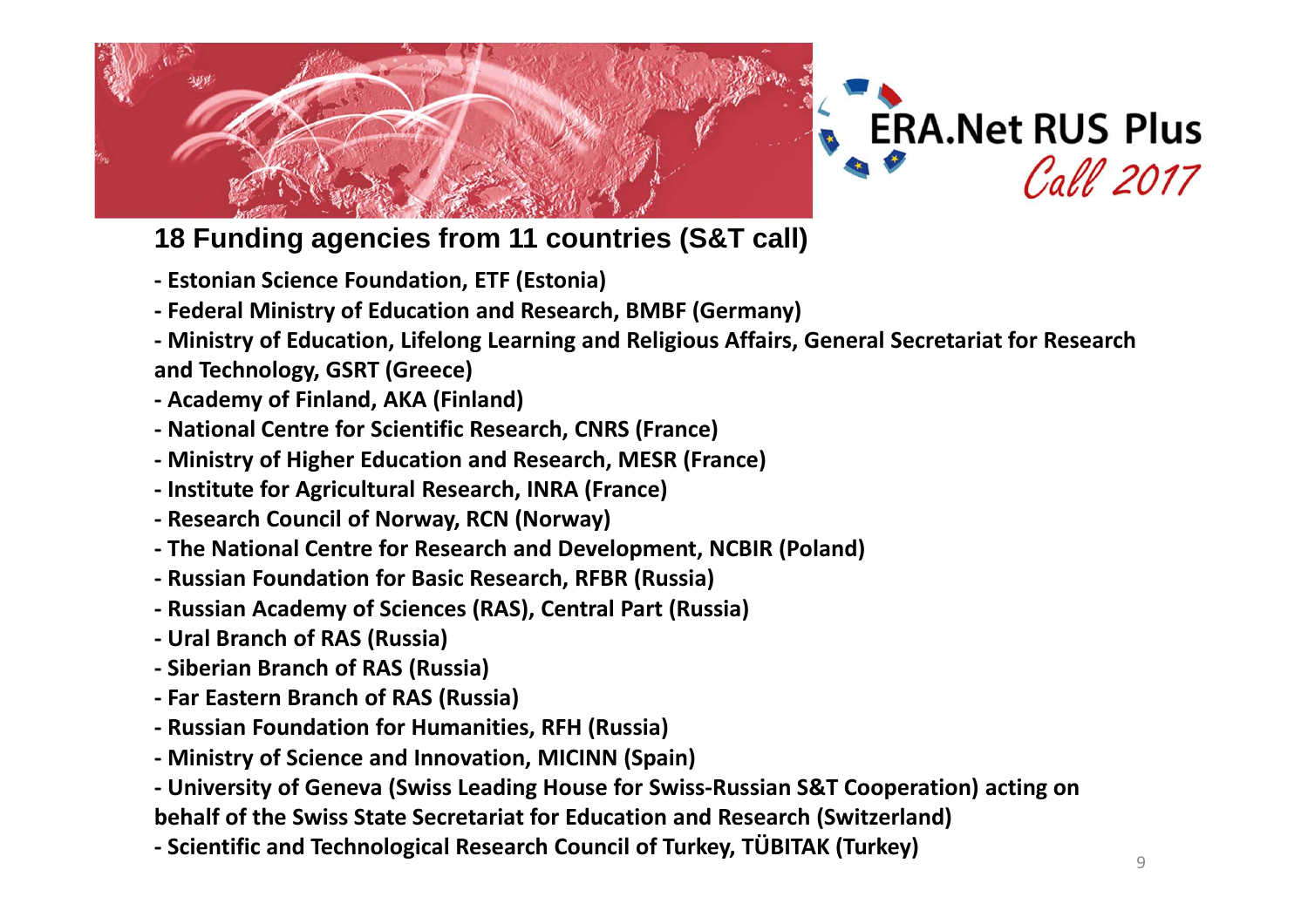



### **Preparation of the Pilot Call**

on Innovation and S&T Projects

- **◆** Brokerage event<br>28 Feb 2 Mar 28 Feb. - 2 Mar. 2011 , Ekaterinburg, Russia
- ❖ Partner-search tool
- ❖ Profiles of researchers and project ideas<br>aublished on the website published on the website



| Innovative Projects | <b>S&amp;T Projects</b> |
|---------------------|-------------------------|
| 15 February 2011    | 16 March 2011           |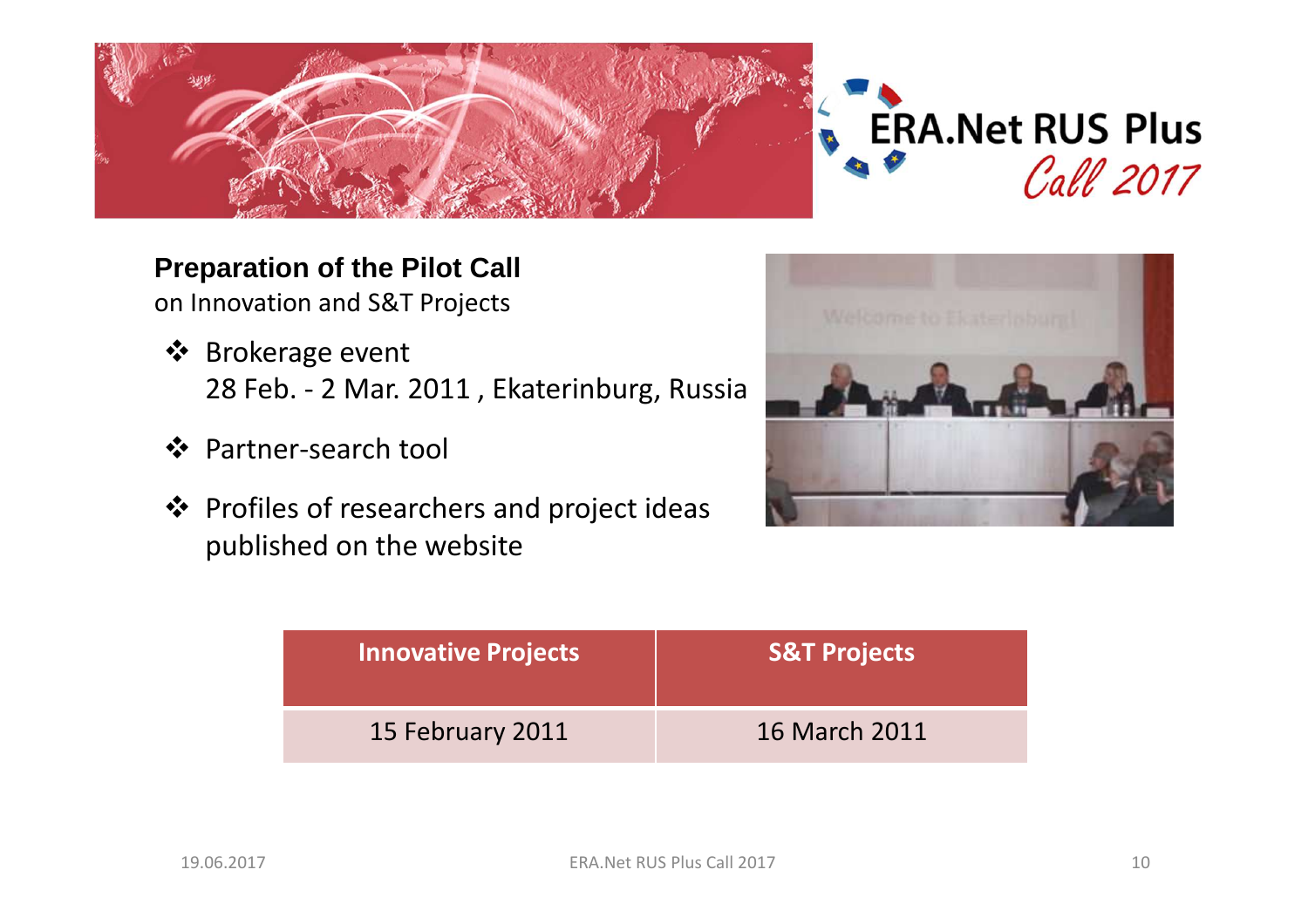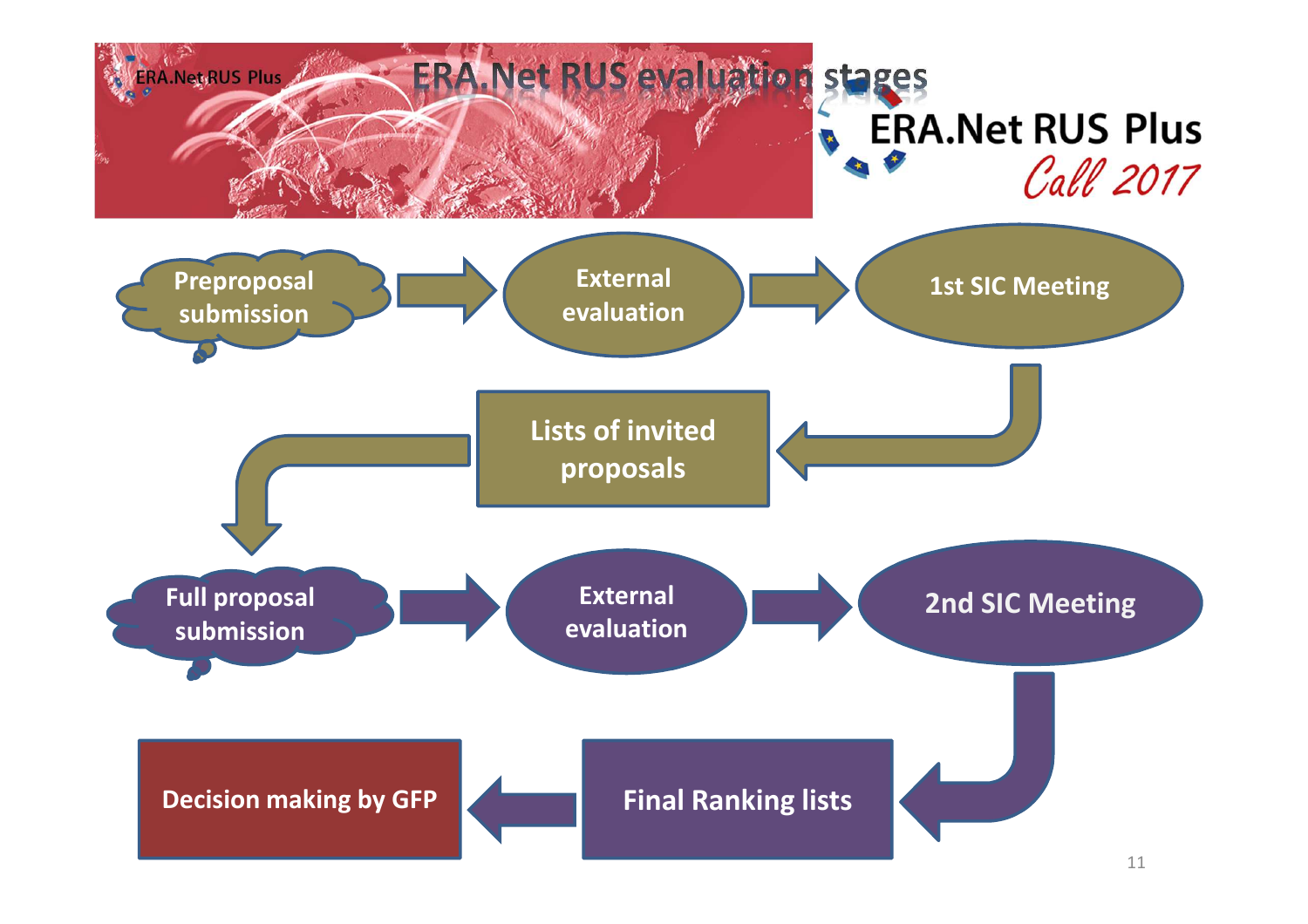

# Pilot Calls in Innovation and S&T

**Facts and Figures**

|                           | <b>Innovation Call</b> | <b>S&amp;T Call</b> | <b>Total</b>      |
|---------------------------|------------------------|---------------------|-------------------|
| <b>Participants</b>       | 213                    | 731                 | 944               |
| <b>Full Proposals</b>     | 70                     | 212                 | 282               |
| <b>Eligible Proposals</b> | 52                     | 177                 | 229               |
| <b>Funded Proposals</b>   | 11                     | 31                  | 42                |
| <b>Budget per Call</b>    | 3.5 <sub>m</sub>       | 7 <sub>m</sub>      | 10.5 <sub>m</sub> |

**Projects duration: 24 months; Average project funds: 260.000 €**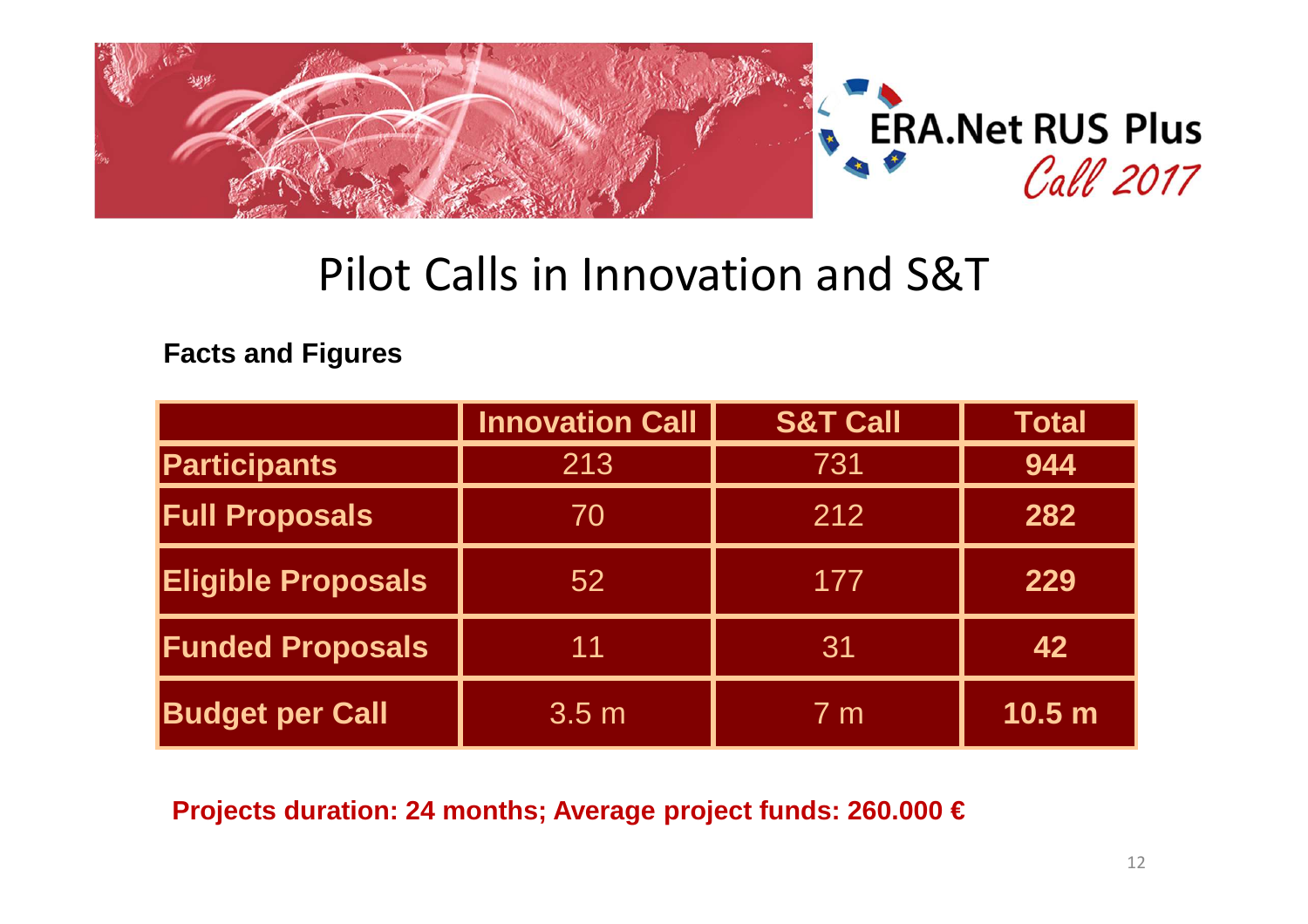

### **Innovation Call – Areas**

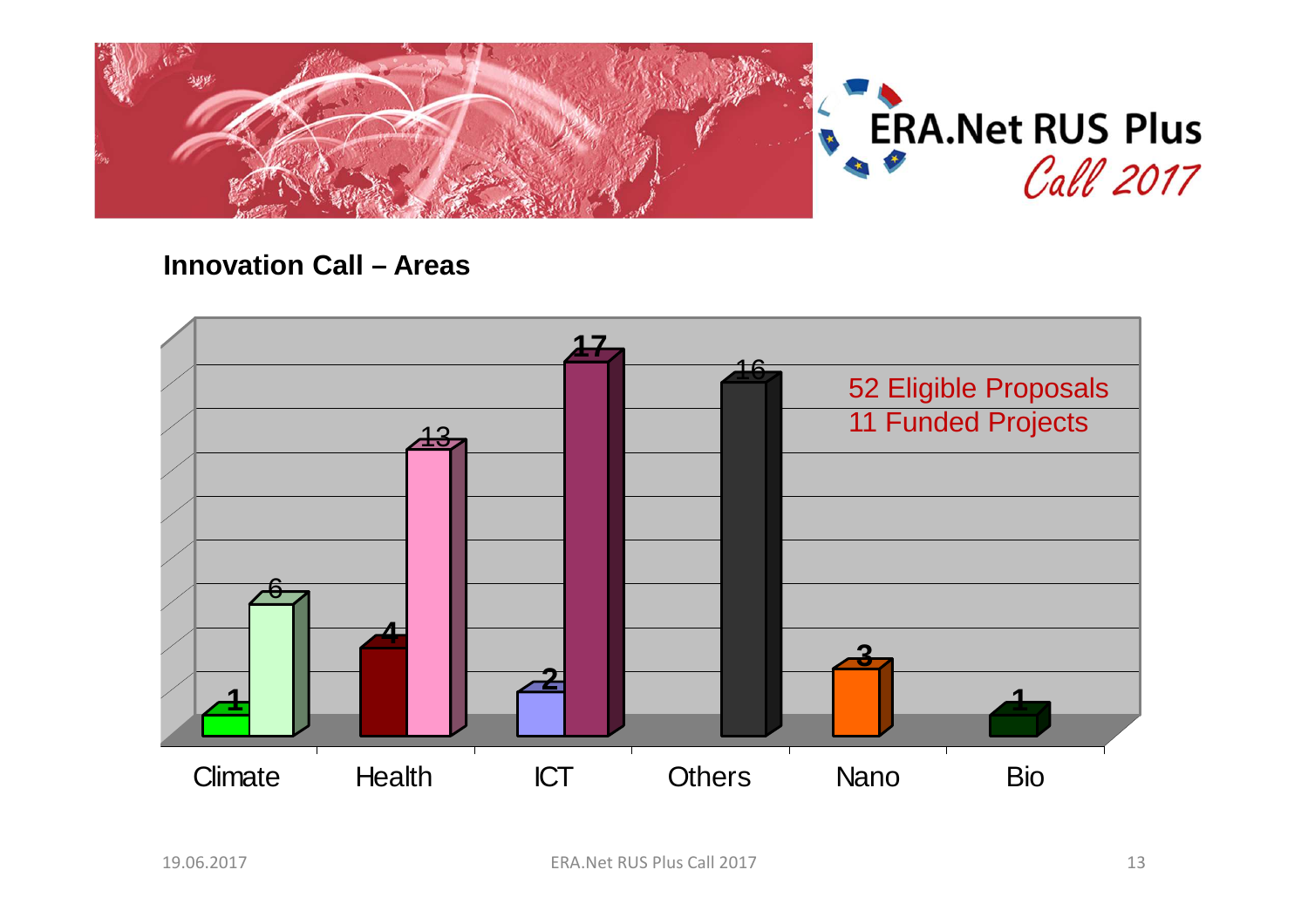

### **S&T Call – Research Areas**

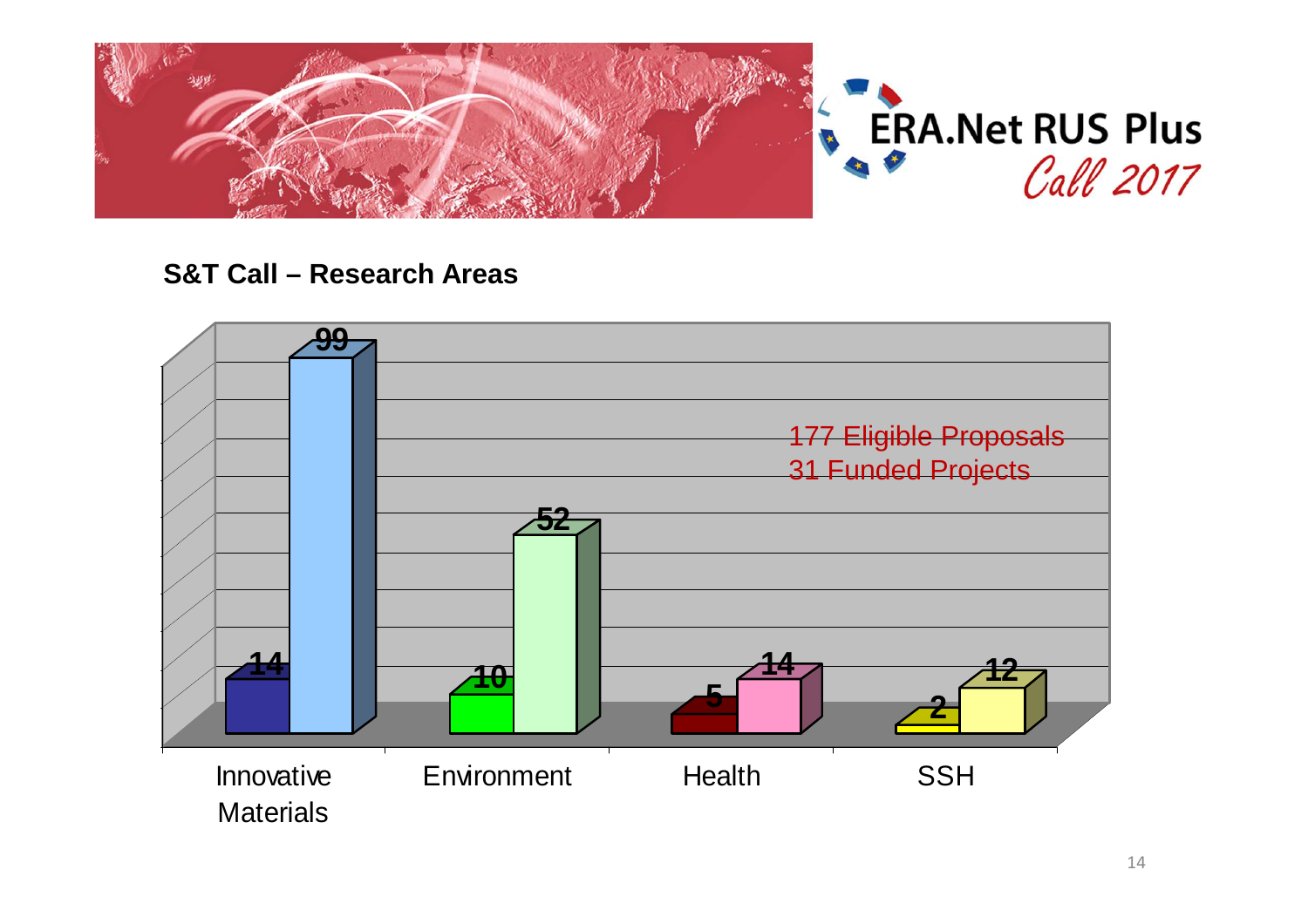

### **Conclusion on the pilot action**

- $\diamondsuit$  High response in the STI communities on both calls: **282** full proposals,<br> **944** participants from **14** countries **944** participants from **<sup>14</sup>** countries
- For the first time, several key Russian program owners (RAS "4", RFBR,<br>REH EASIE) have narticinated jointly in a multilateral funding scheme RFH, FASIE) have participated jointly in a multilateral funding scheme
- Successful negotiation on harmonizing different funding systems and<br>annroaches approaches
- ◆ Development of implementation mechanisms for further activities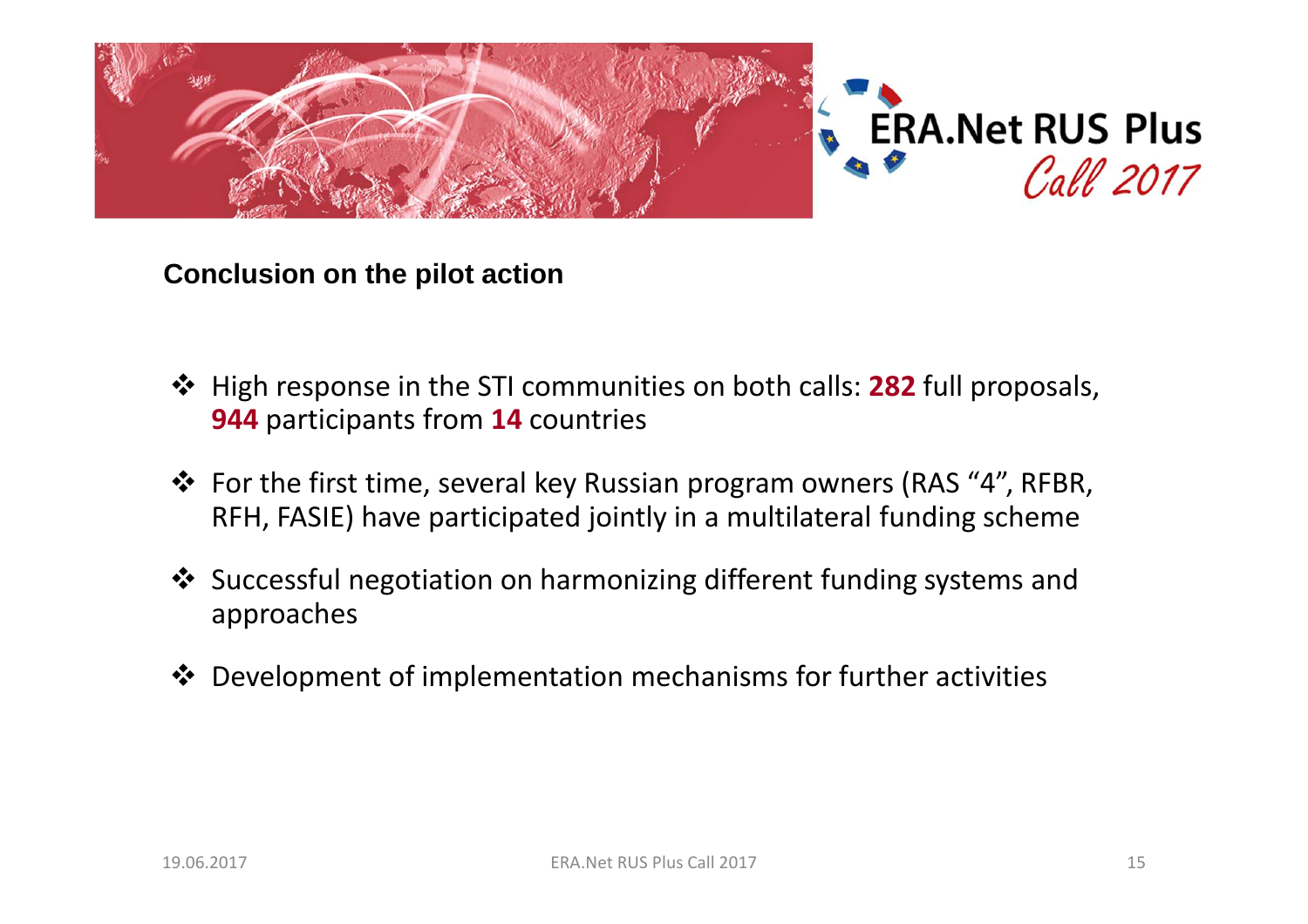

**Objectives of the ERA.Net plus scheme with Russia:**

- **<sup>❖</sup>** Promoting the **cooperation in S&T and innovation between Russia** and the EU via a coordination of Eunding Programmes the EU via a coordination of Funding Programmes
- ❖ Providing a basis for a joint programmatic approach aiming at more efficiency through **increased coherence and coordination**
- Building a bridge for a **Russian participation in Horizon 2020**
- Contributing to further develop the "**EU-RUSSIA Strategic Partnership in Research and Innovation**"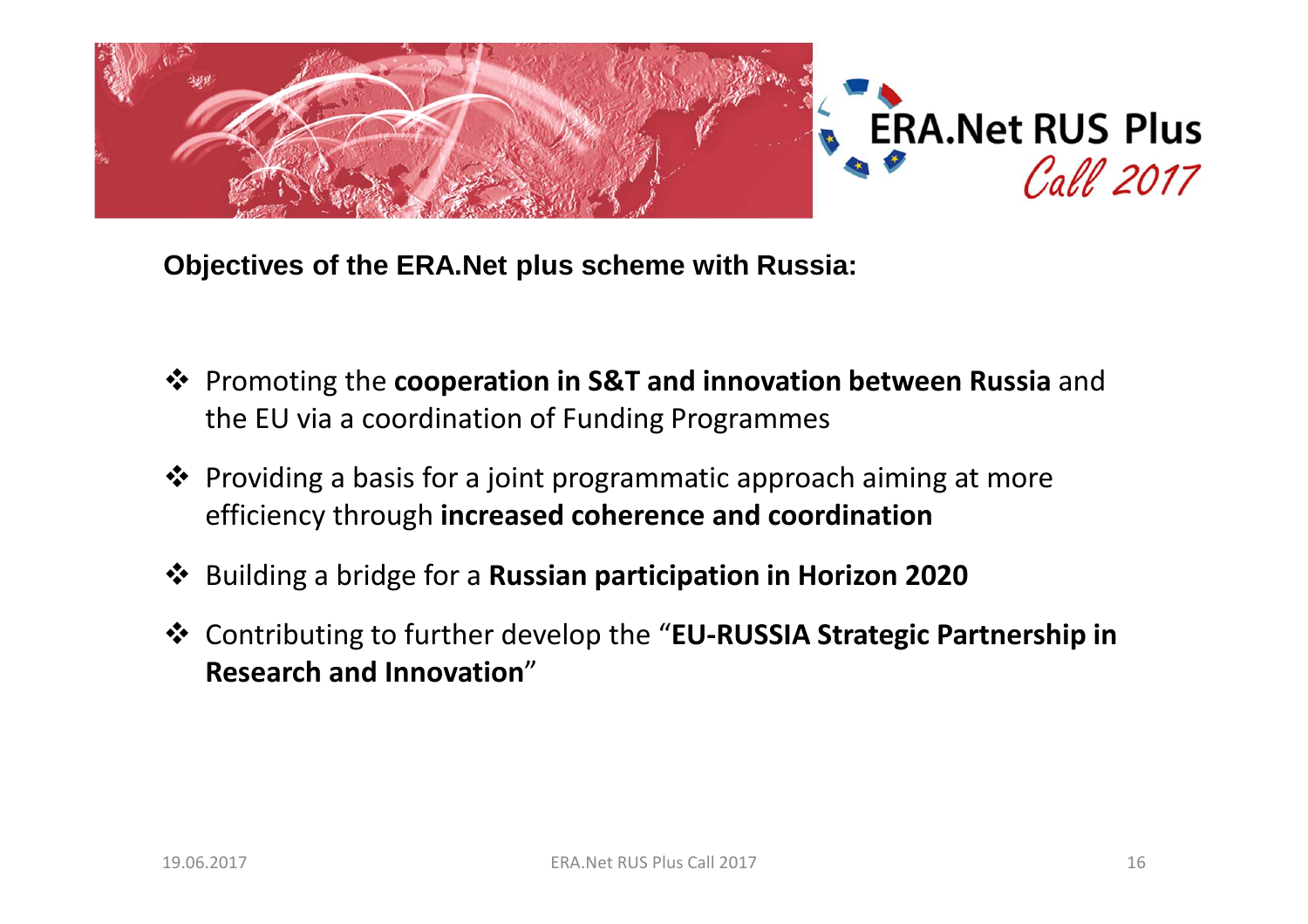

### **ERA.Net RUS plus: Further linking Russia to the ERA**

- ❖ 28 project consortia partners<br>from 16 countries from 16 countries
- $\bullet$  Period:<br>11/201 11/2013 - 10/2018
- $\div$  4 WPs
- ❖ 27 funders
- 2 funding lines<br>S&T and lane S&T and Inno

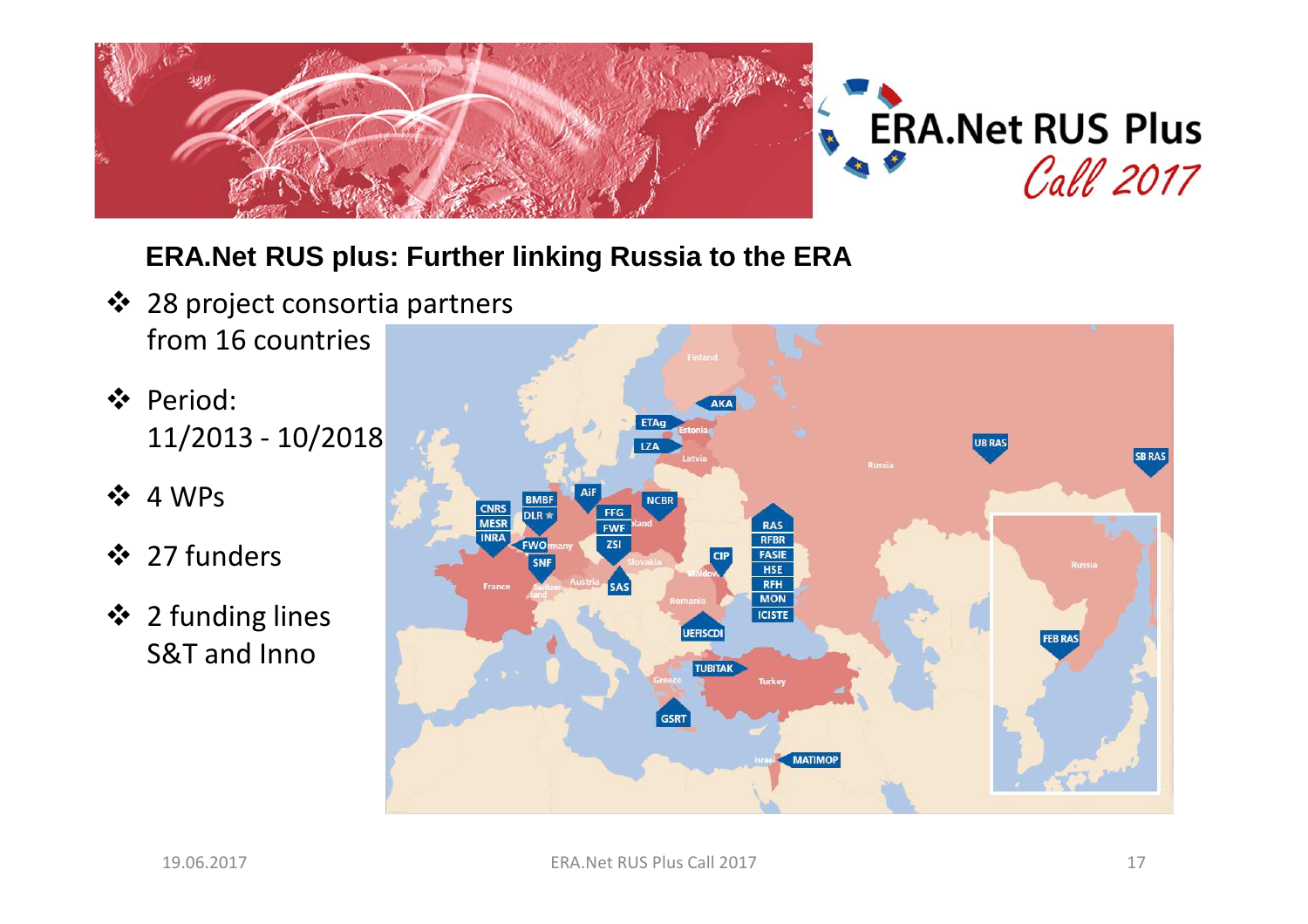



### **Innovation Call**

### **9 Funding agencies from 8 countries**

- **- Austrian Research Promotion Agency (FFG, Austria)**
- **- Federal Ministry of Education and Research, BMBF (Germany)**
- **- AiF Projekt GMBH, AiF (Germany)**
- **- Ministry of Education, Lifelong Learning and Religious Affairs, General Secretariat**
- **for Research and Technology, GSRT (Greece)**
- **- Israeli Industry Centre for Research and Development, MOITAL (Israel)**
- **- National Centre for Research and Development, NCBR (Poland)**
- **- Executive Agency for Higher Education, Research, Development and Innovation Funding, UEFISCDI (Romania)**
- **- Foundation for Assistance to Small Innovative Enterprises, FASIE (Russia)**
- **- Scientific and Technological Research Council of Turkey, TÜBITAK (Turkey)**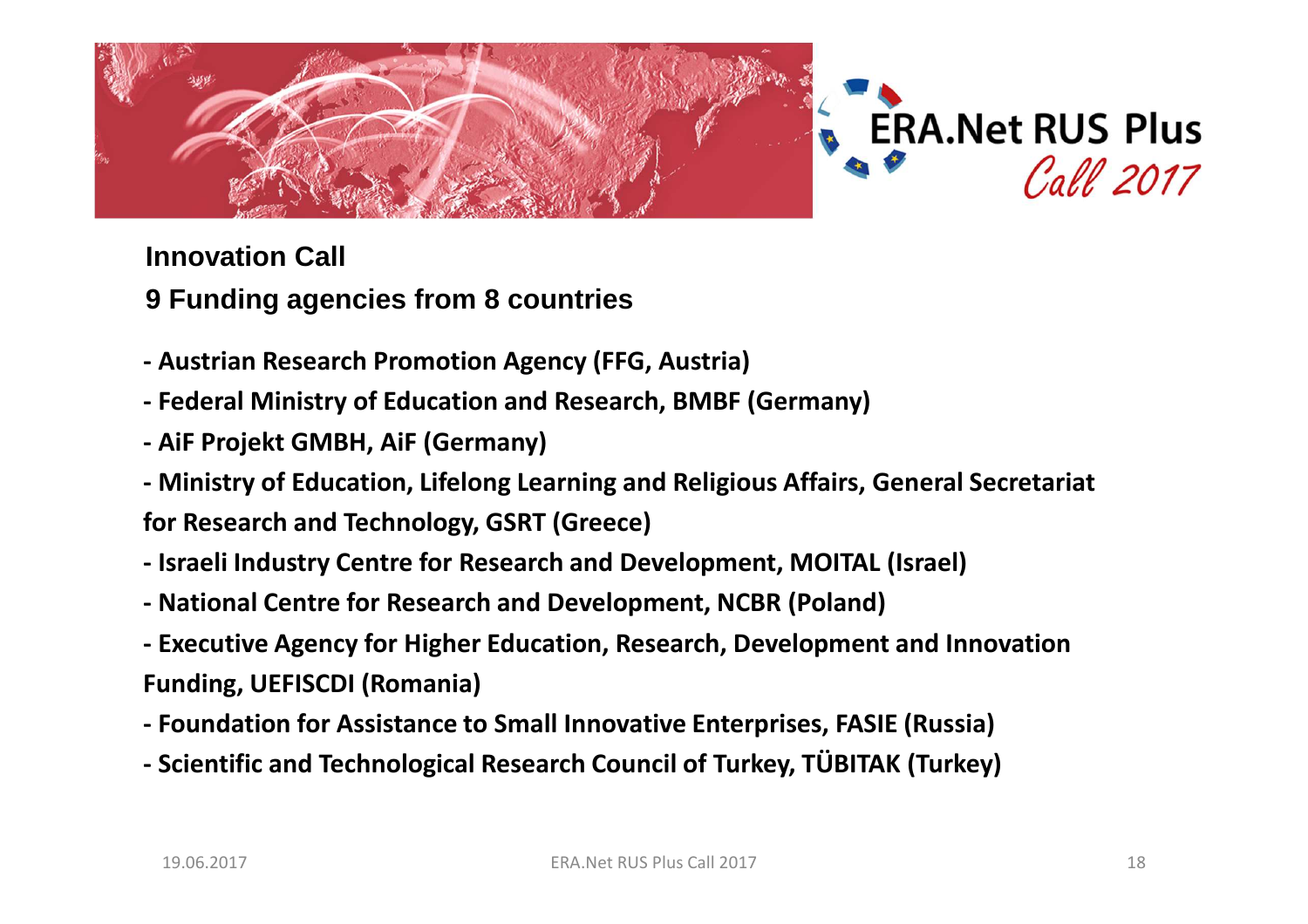



### **21 Funding agencies from 14 countries (S&T call)**

- **- Austrian Science Fund, FWF (Austria)**
- **- Research Foundation – Flanders, FWO (Belgium)**
- **- Estonian Research Council, ETAg (Estonia)**
- **- Academy of Finland, AKA (Finland)**
- **- Embassy of France in the Russian Federation, AMBAFRAN (France)**
- **- Institute for Agricultural Research, INRA (France)**
- **- National Centre for Scientific Research, CNRS (France)**
- **- Ministry of Higher Education and Research, MESR (France)**
- **- Federal Ministry of Education and Research, BMBF (Germany)**
- **- Latvian Academy of Sciences, LAS (Latvia)**
- **- Centre for International Projects, CIP (Moldova)**
- **- The National Centre for Research and Development, NCBR (Poland)**
- **- Executive Agency for Higher Education, Research, Development and Innovation Funding, UEFISCDI (Romania)**
- **- Ministry of Education and Science of the Russian Federation, MON (Russia)**
- **- Russian Foundation for Humanities, RFH (Russia)**
- **- Russian Foundation for Basic Research, RFBR (Russia)**
- **- Far Eastern Branch of the Russian Academy of Sciences, FEB RAS (Russia)**
- **- Ural Branch of the Russian Academy of Sciences, UB RAS (Russia)**
- **- Slovak Academy of Sciences, SAS (Slovakia)**
- **- Swiss National Science Foundation, SNF (Switzerland)**
- **- Scientific and Technological Research Council of Turkey, TÜBITAK (Turkey)**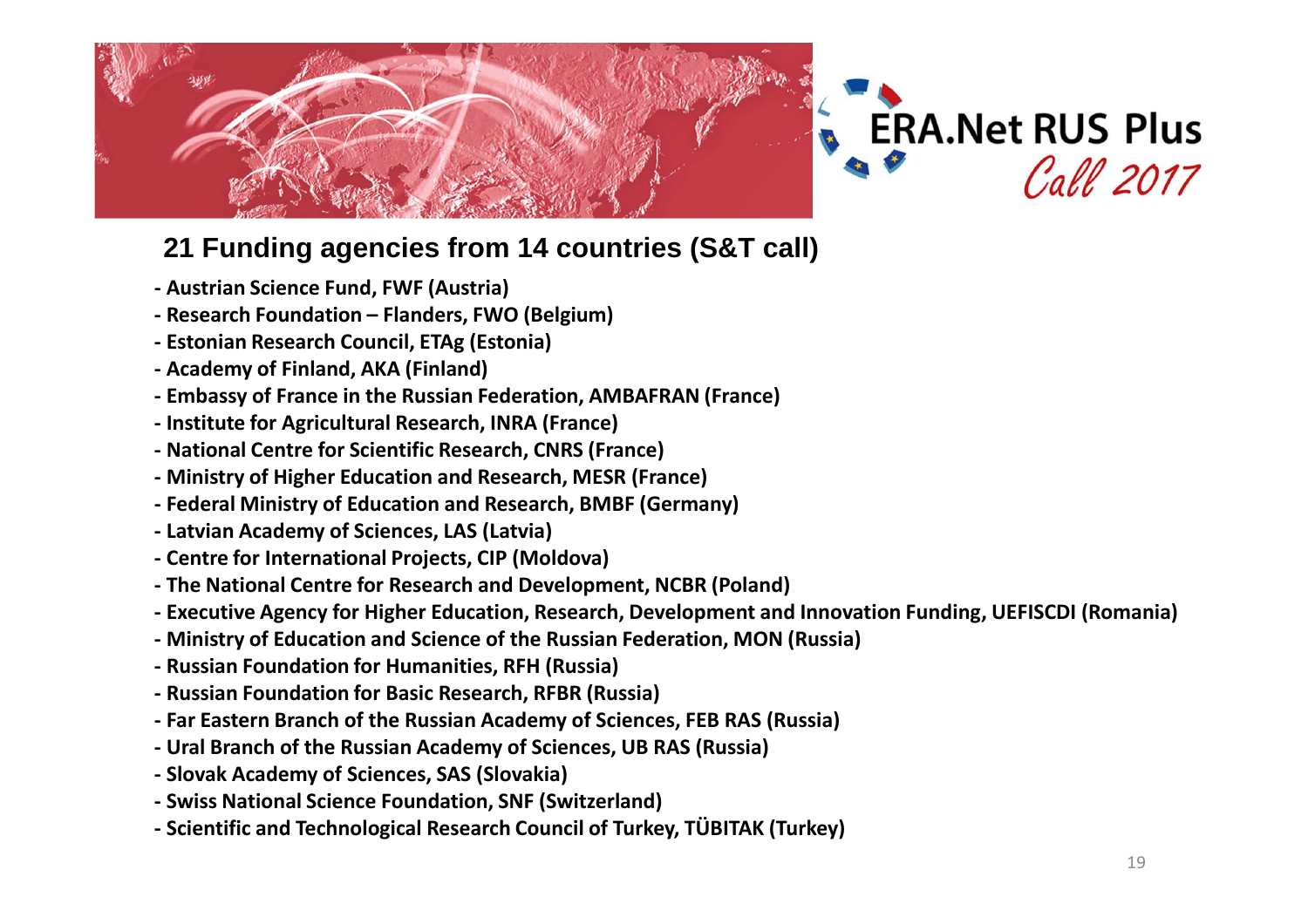



### **ERA.Net RUS plus SJC (S&T)**

### **Manotechnologies**<br>Advanced pane s

- Advanced nano-sensors for environment and health
- Novel functional nanomaterials based on design and modelling
- Nanomaterials for efficient lighting

### **Environment/Climate Change**<br>Increasing the reliability of re

- Increasing the reliability of regional climate projections: models and measurement
- Environmental impact and risk of raw materials extraction and transportation
- Extreme climate events and their impact on the environment

### **<sup>◆</sup> Health**<br>Mole

- Molecular Mechanisms of Brain Function and Pathology
- Regenerative Medicine and Biomaterials
- Drug Discovery for Cancer, Cardiovascular and Infectious Diseases

### **Social Sciences and the Humanities**<br>Lindorstanding Conflict, Identity, and

- Understanding Conflict, Identity, and Memory: Past and Present
- Demographic Change, Migration and Migrants
- Opportunities for and Challenges to Regional Development and Social Cohesion  $_{20}$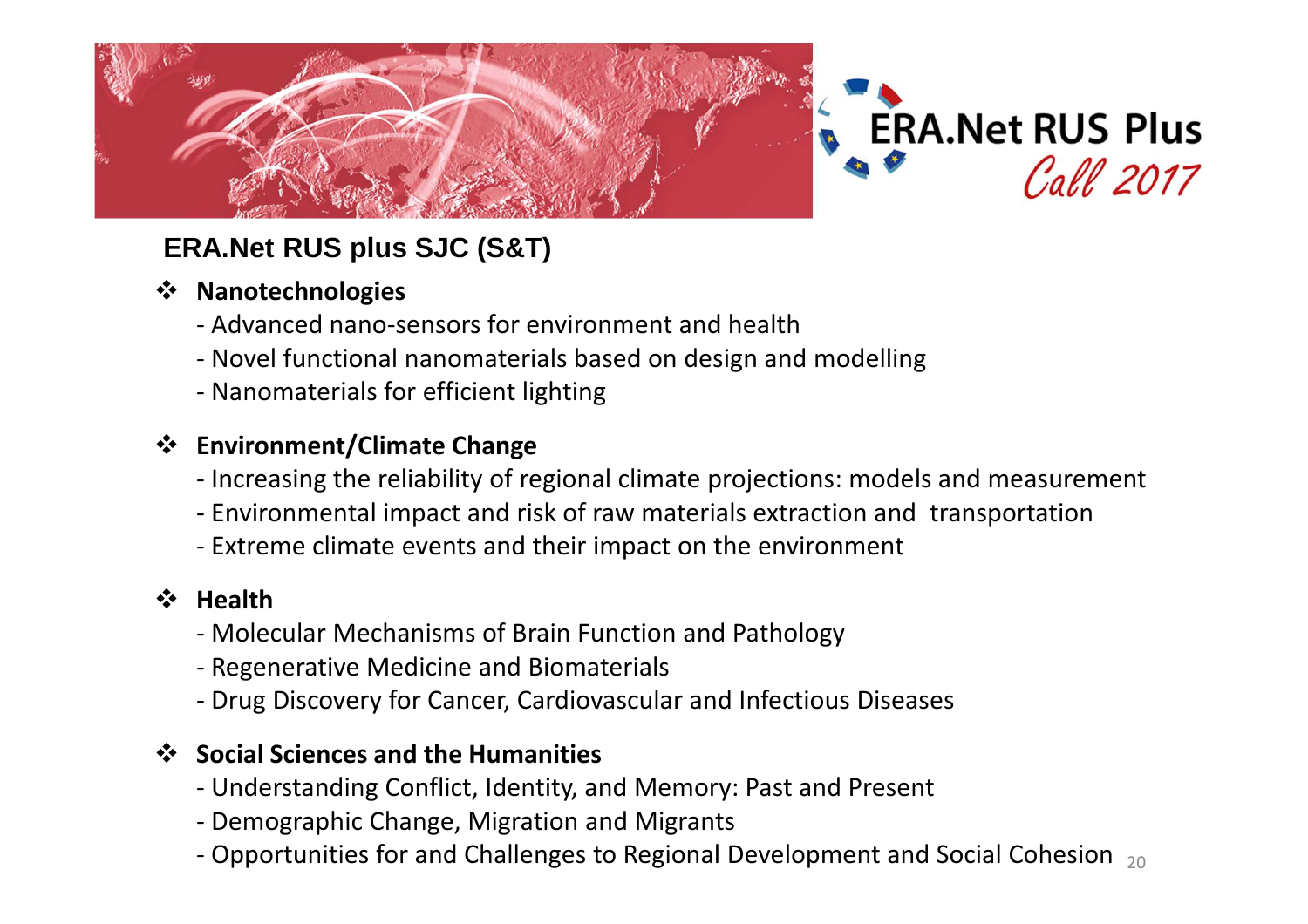

# ERA.Net RUS PLUS calls in Innovation and S&T

|                           | <b>Innovation Call</b> | <b>S&amp;T Call</b> | <b>Total</b> |
|---------------------------|------------------------|---------------------|--------------|
| <b>Pre-proposals</b>      | 68                     | 216                 | 284          |
| <b>Eligible Proposals</b> | 59                     | 186                 | 245          |
| <b>Full Proposals</b>     | 43                     | 72                  | 115          |
| <b>Funded Proposals</b>   | 18                     | 45                  | 63           |
| <b>Budget per Call</b>    | 3,5M                   | <b>20M</b>          | 23,5M        |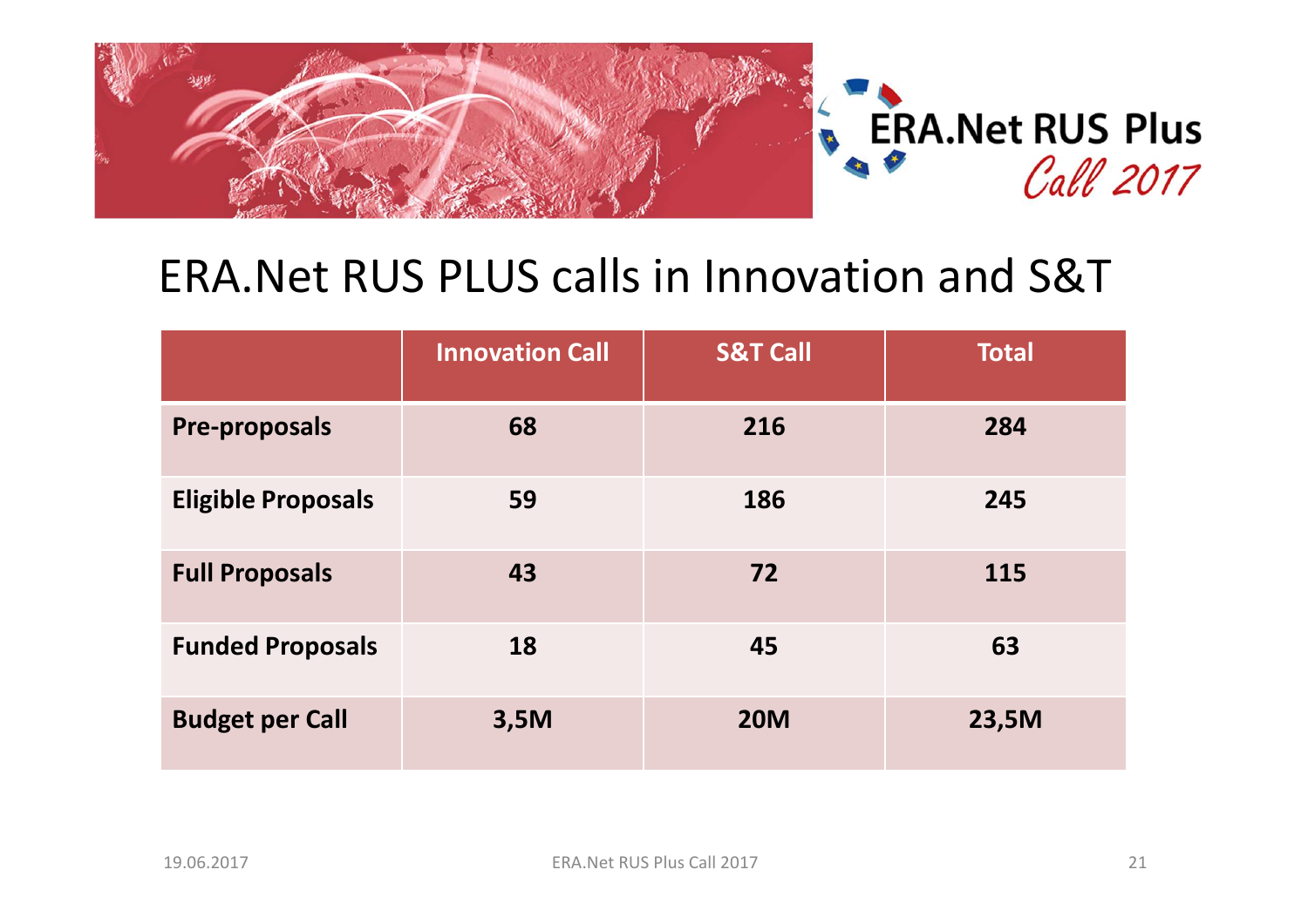



#### **186 eligible proposals submitted for the S&T Call**

| <b>Nanotechnologies</b>                                                                | 73 |
|----------------------------------------------------------------------------------------|----|
| 1.1 Advanced nano-sensors for environment and health                                   |    |
| 1.2 Novel functional nanomaterials based on design and modelling                       |    |
| 1.3 Nanomaterials for efficient lighting                                               |    |
| <b>Environment/climate change</b>                                                      | 46 |
| 2.1 Increasing the reliability of regional climate projections: models and measurement |    |
| 2.2 Environmental impact and risk of raw materials extraction and transportation       |    |
| 2.3 Extreme climate events and their impact on the environment                         |    |
|                                                                                        |    |
| <b>Health</b>                                                                          | 51 |
| 3.1 Molecular mechanisms of brain function and pathology                               | 12 |
| 3.2 Regenerative medicine and biomaterials                                             | 9  |
| 3.3 Drug discovery for cancer, cardiovascular and infectious diseases                  | 30 |
| <b>Social sciences and the humanities</b>                                              | 16 |
| 4.1 Understanding conflict, identity, and memory: past and present                     | 10 |
| 4.2 Demographic change, migration and migrants                                         | 4  |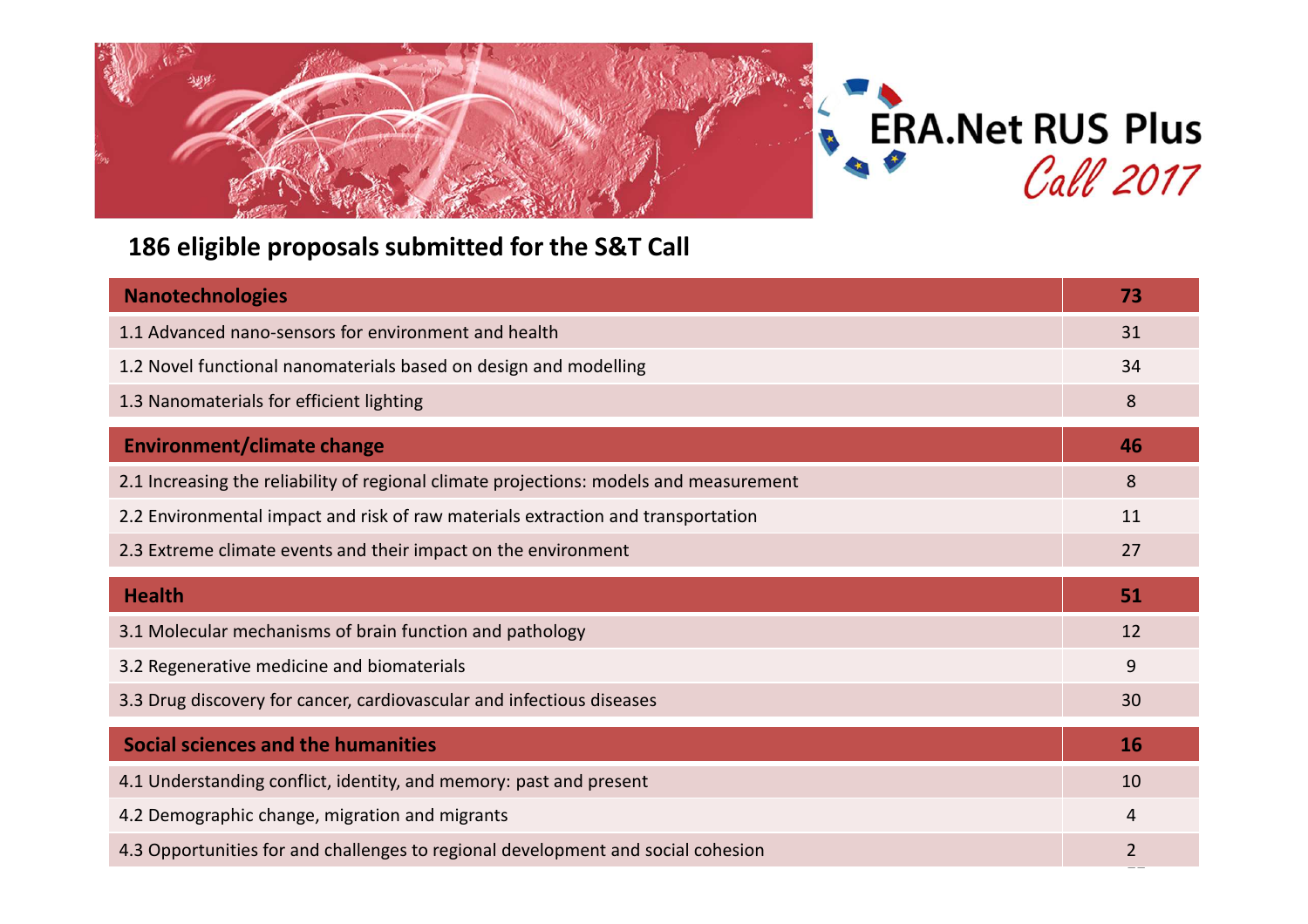

#### **S&T Call – Research Areas**

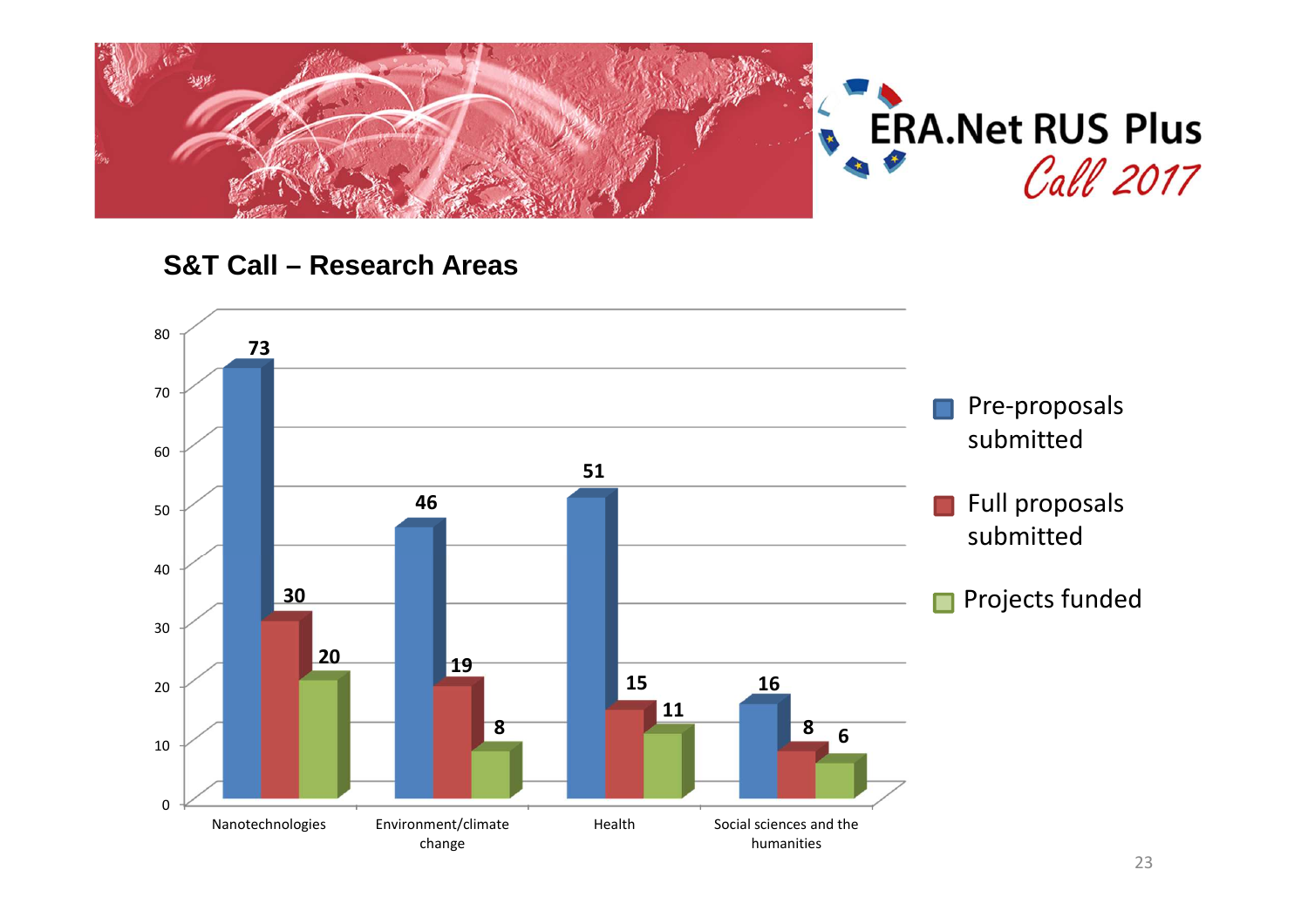

### **Preliminary conclusion on the plus action**

- High response in the STI communities on both lines of the call: **<sup>284</sup>** pre-proposals, **more than 1000** participants from more than **<sup>20</sup>** countries
- Successful implementation of initiative that suits different funding systems and<br>approaches (lessens learnt from EBA Net BLIS pilot stage and new experience) approaches (lessons learnt from ERA.Net RUS pilot stage and new experience)
- It has become not only the largest geographical ERA.NET, but also a flagship<br>initiative in the ELL Bussia research funding cooperation initiative in the EU-Russia research funding cooperation.
- Successful and operational funding scheme for funding organisations from<br>European Union momber states and sountries associated to the research European Union member states and countries associated to the research framework programme Horizon 2020 and Russia has been established.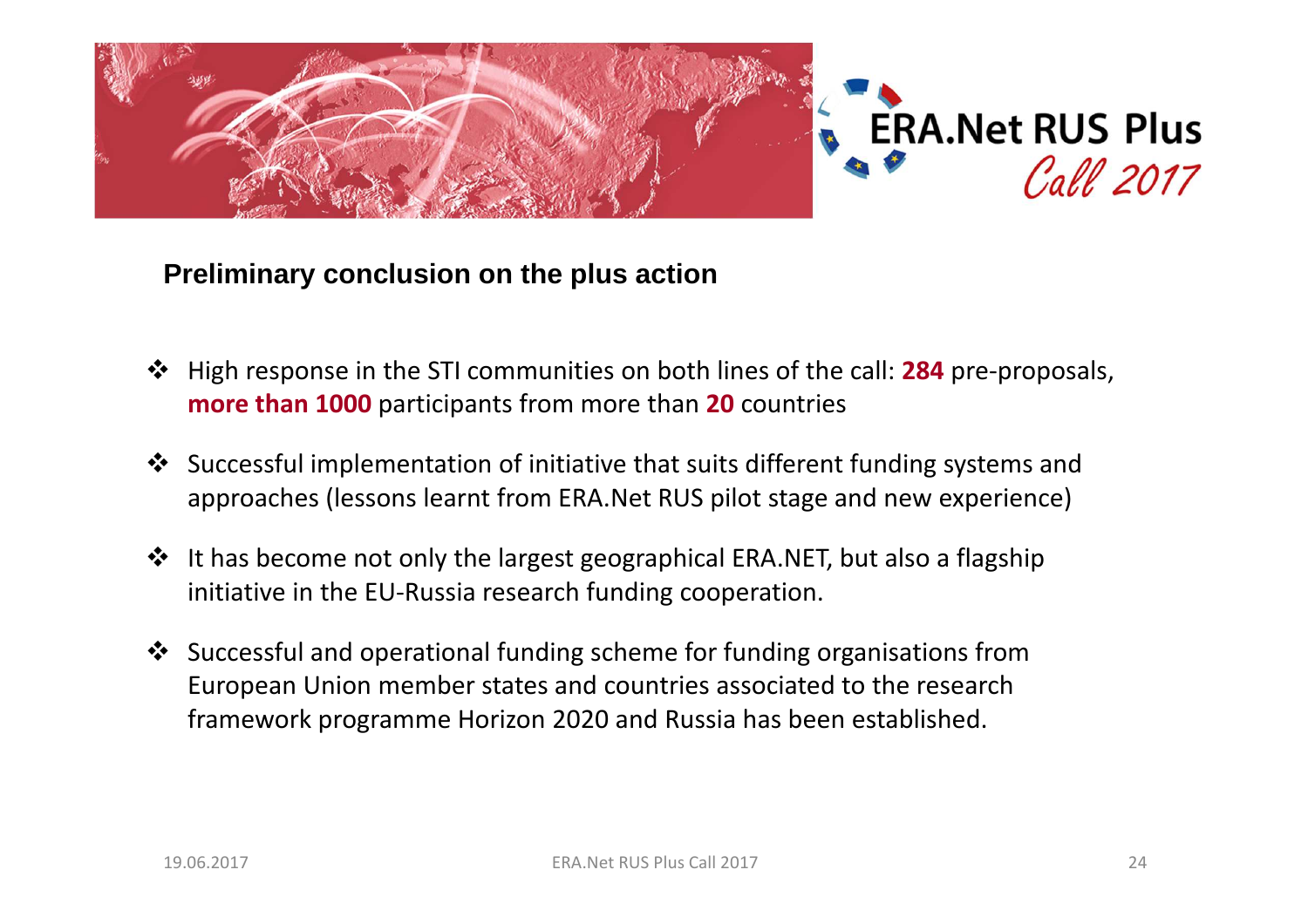

### **ERA.Net RUS Further actions – Call 2017**

#### **Two funding lines**

| 1) S&T                                                                                                                                          | 2) Innovation     |
|-------------------------------------------------------------------------------------------------------------------------------------------------|-------------------|
| Nanotechnologies<br><b>Environment/Climate Change</b><br><b>Health</b><br><b>Social Sciences and Humanities</b><br>$\bullet$<br><b>Robotics</b> | Thematically open |

Call launched onMay 2, 2017Launch scheduled on July 2017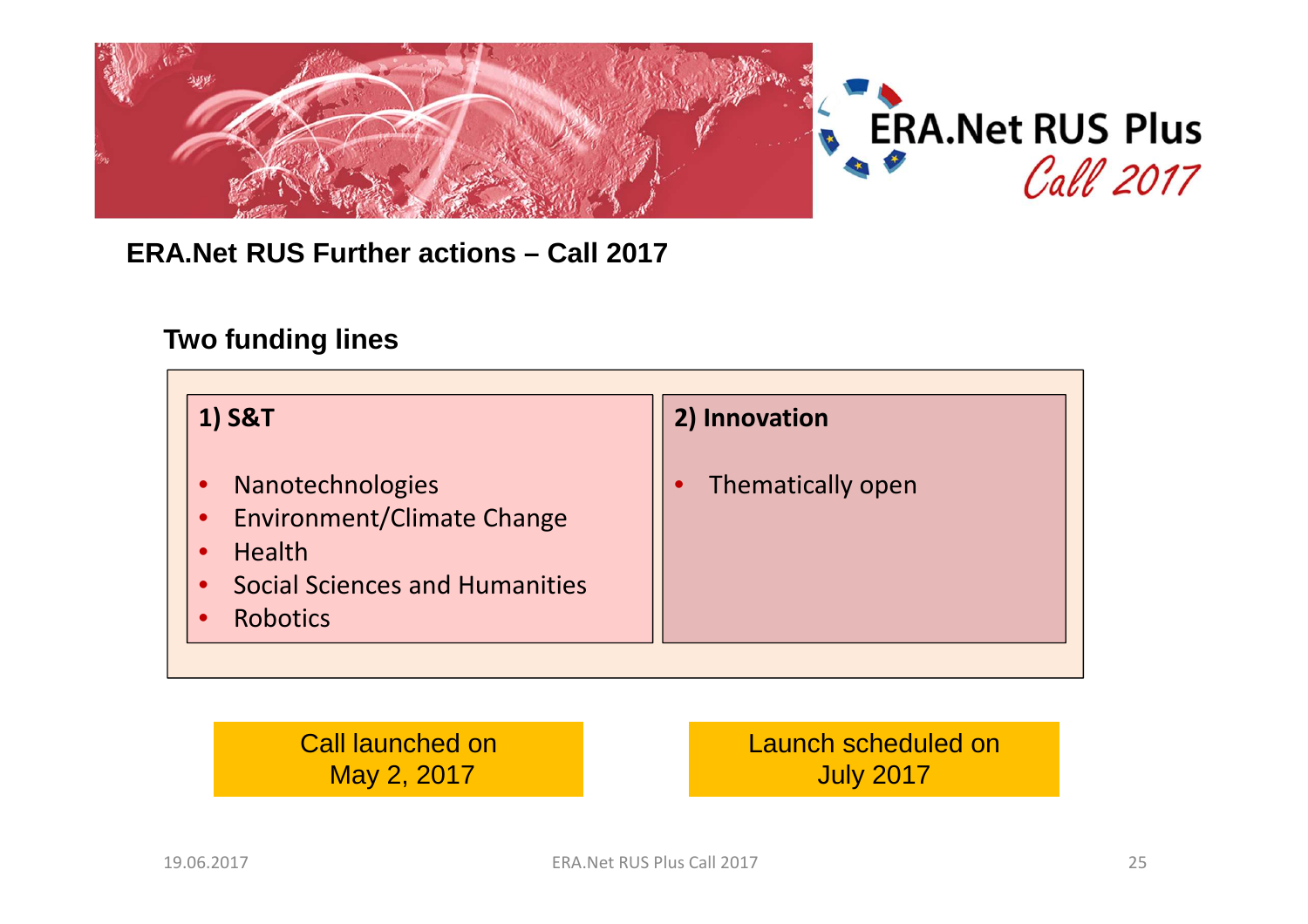



### **17 Funding agencies from 13 countries (S&T call)**

- **- Research Foundation – Flanders, FWO (Belgium)**
- **- Bulgaria National Science Fund, BNSF (Bulgaria)**
- **- Estonian Research Council, ETAg (Estonia)**
- **- Academy of Finland, AKA (Finland)**
- **- Federal Ministry of Education and Research, BMBF (Germany)**
- **- Latvian Academy of Sciences, LAS (Latvia)**
- **- Centre for International Projects, CIP (Moldova)**
- **- Executive Agency for Higher Education, Research, Development and Innovation Funding, UEFISCDI (Romania)**
- **- Ministry of Education and Science of the Russian Federation, MON (Russia)**
- **- Russian Foundation for Basic Research, RFBR (Russia)**
- **- Far Eastern Branch of the Russian Academy of Sciences, FEB RAS (Russia)**
- **- Siberian Branch of the Russian Academy of Sciences, SB RAS (Russia)**
- **- Ural Branch of the Russian Academy of Sciences, UB RAS (Russia)**
- **- Ministry of Education, Science and Technological Development , MPNTR (Serbia)**
- **- Slovak Academy of Sciences, SAS (Slovakia)**
- **- Swiss National Science Foundation, SNF (Switzerland)**
- **Scientific and Technological Research Council of Turkey, TÜBITAK (Turkey)**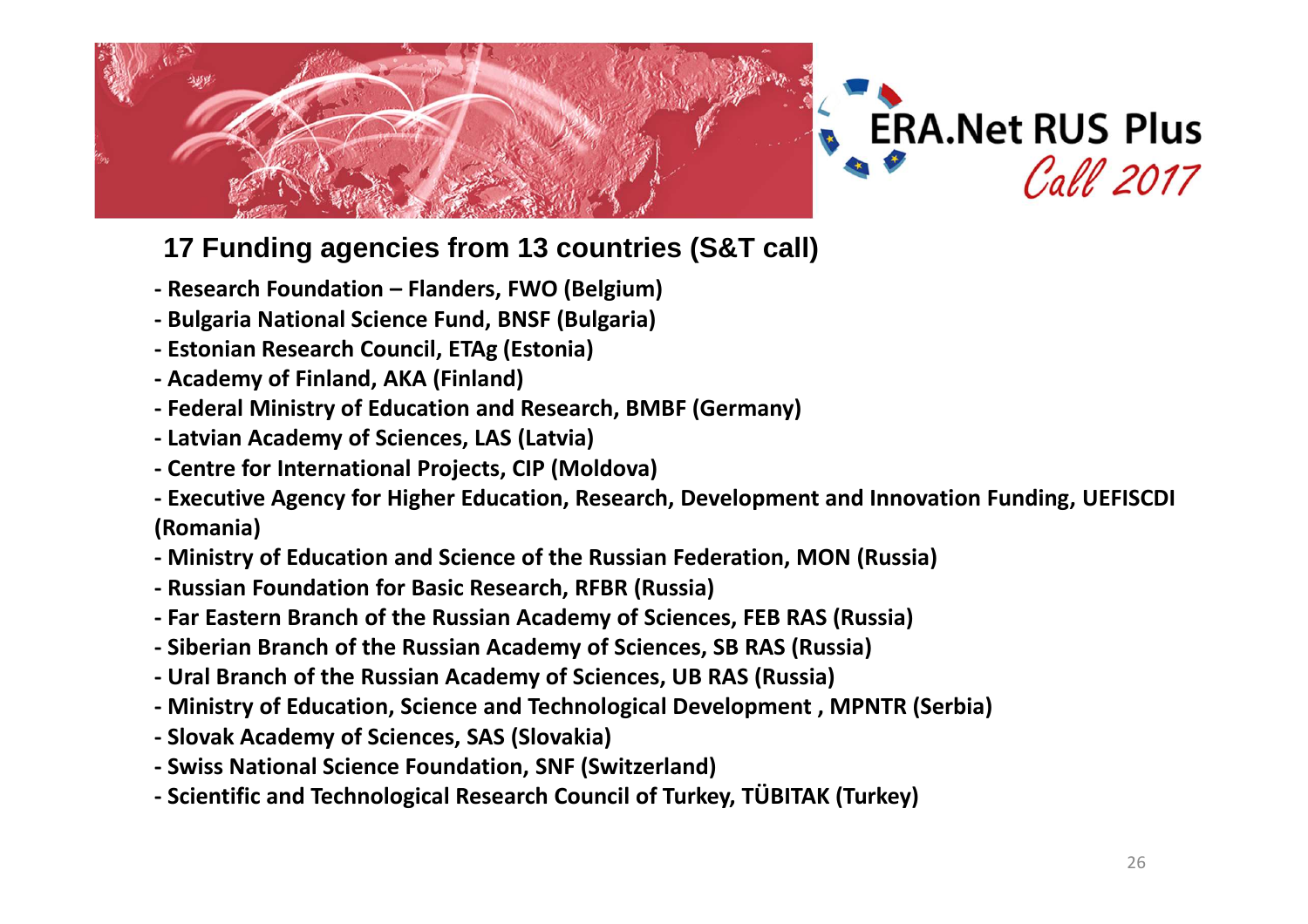



### **ERA.Net RUS Call 2017: Call Topics and Scope**

Research proposals regarding the following S&T topics and subtopics can be submitted:

### **1. Nanotechnologies**

- 1.1 Advanced nano-sensors for Environment and Health
- 1.2 Novel functional nanomaterials based on design and modelling

### **2. Environment/Climate change**

- 2.1 Impact of climate change and extreme climate events on the environment
- 2.2 Prevention and remediation of pollution of aquatic systems

### **3. Health**

3.1 Regenerative Medicine, Biomaterials and Organ-on -a chip-systems

3.2 Drug discovery for cancer, cardiovascular and infectious diseases

### **4. Social Sciences and Humanities**

- 4.1 Demography, conflicts and security issues
- 4.2 Traditional and non-traditional cultural values
- 4.3 Opportunities for and challenges to regional development and social cohesion

### **5. Robotics**

- 5.1 Robotics Design and Human-Robot Interaction
- 5.2 Robots in agriculture, medicine, industry, maritime and education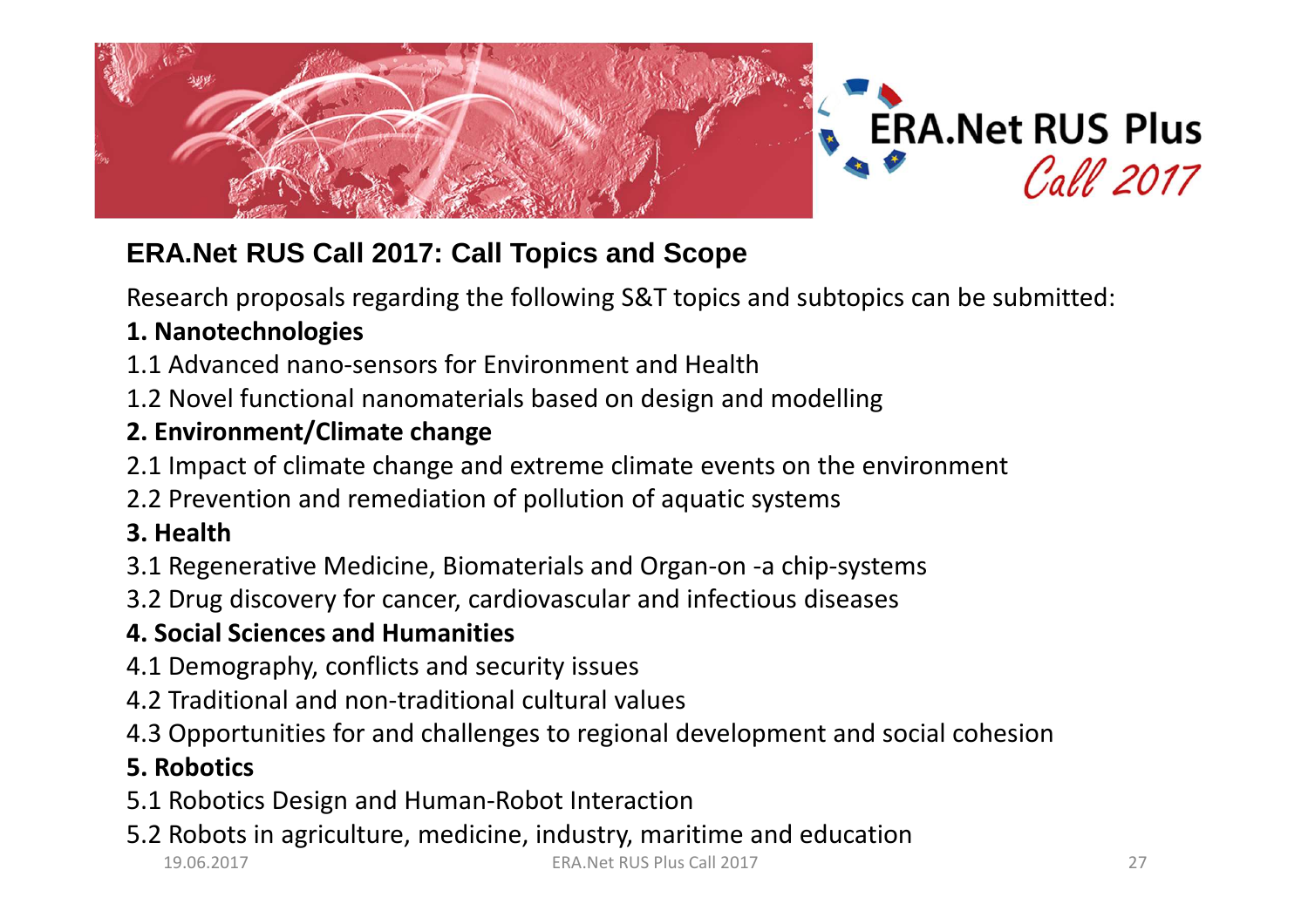

# **NEXT STEPS?**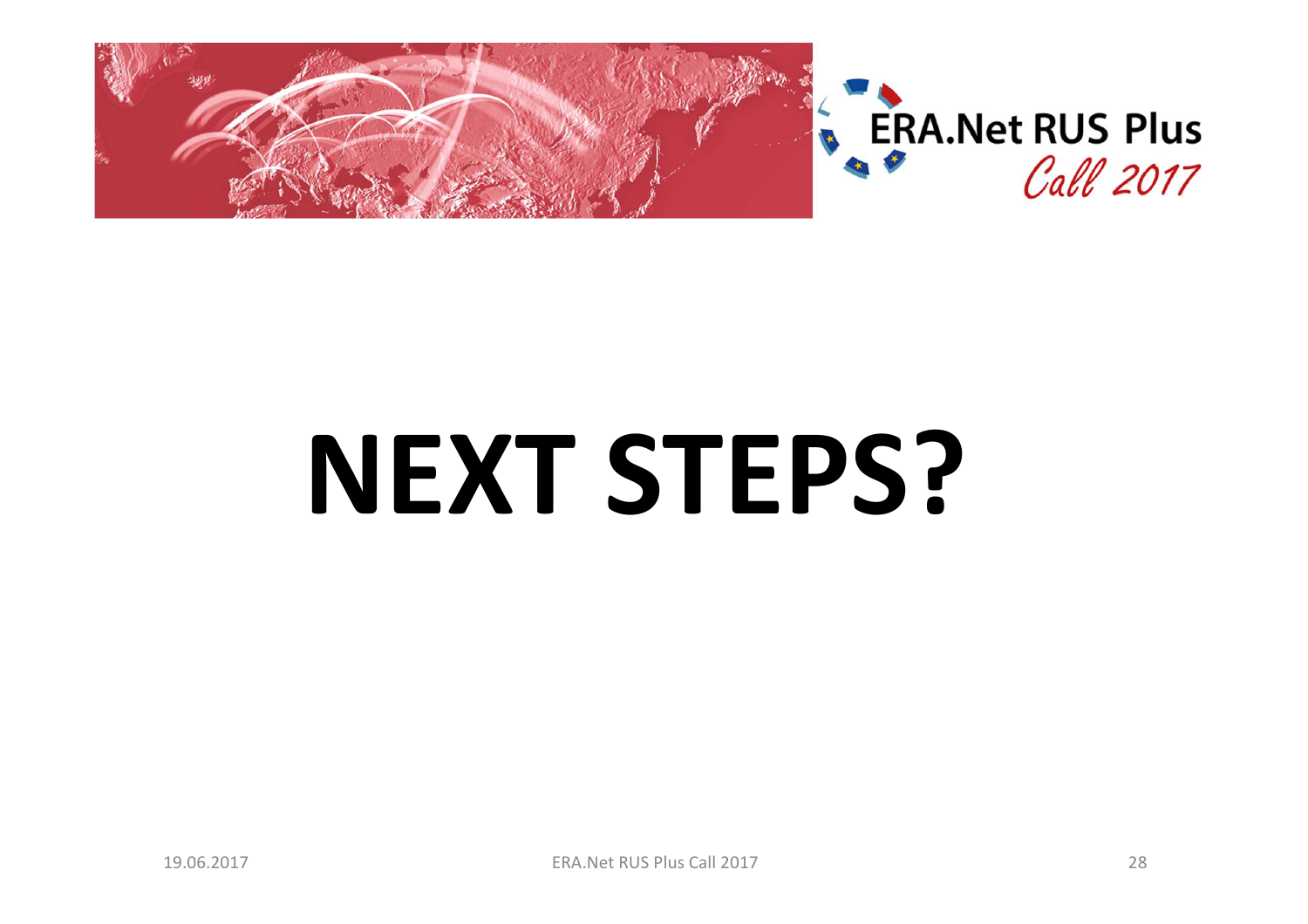



### More information on www.eranet-rus.eu